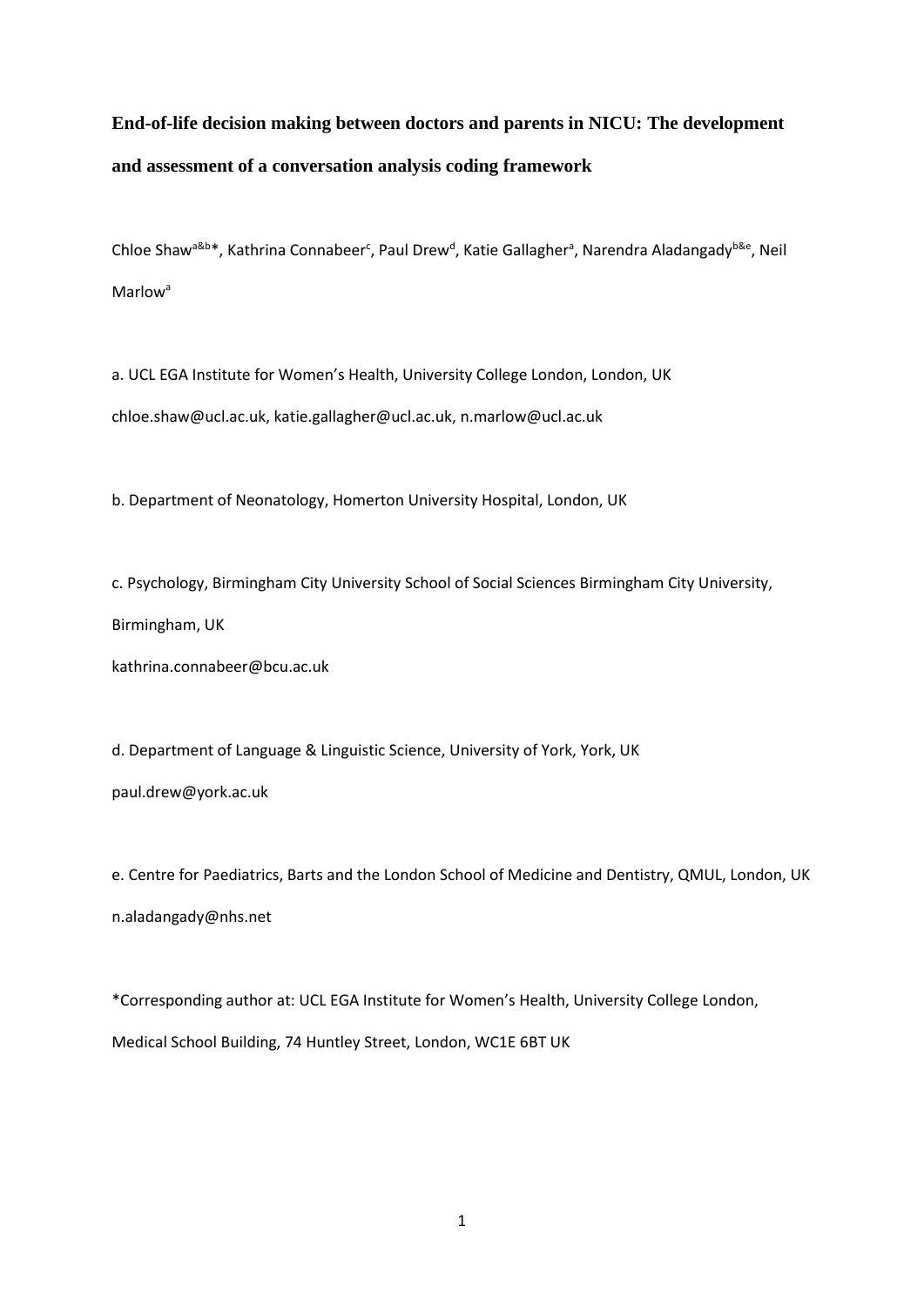### **Abstract**

We report the development and assessment of a novel coding framework in the context of research into neonatal end-of-life decision making conversations. Data comprised 27 formal conversations between doctors and parents of critically ill babies, recorded in two neonatal intensive care units. The coding framework was developed from a qualitative analysis of the recordings using the method of conversation analysis (CA). Codes underpinned by our qualitative analysis had in the main moderate to strong agreement (inter-rater reliability) between coders; three codes had lower agreement reflecting the use of euphemisms for death and disability. Coding these interactions confirmed the significance of the doctors' talk in terms of parental involvement in decision-making, whilst highlighting areas warranting further qualitative analysis. This quantifiable representation provides a novel outcome based on evidence that is internal to the conversation rather than influenced by other factors related to the baby's care or outcome.

#### **Keywords**

Conversation analysis, communication, health, coding, decision making, neonates, end-oflife, parents, withdrawing, withholding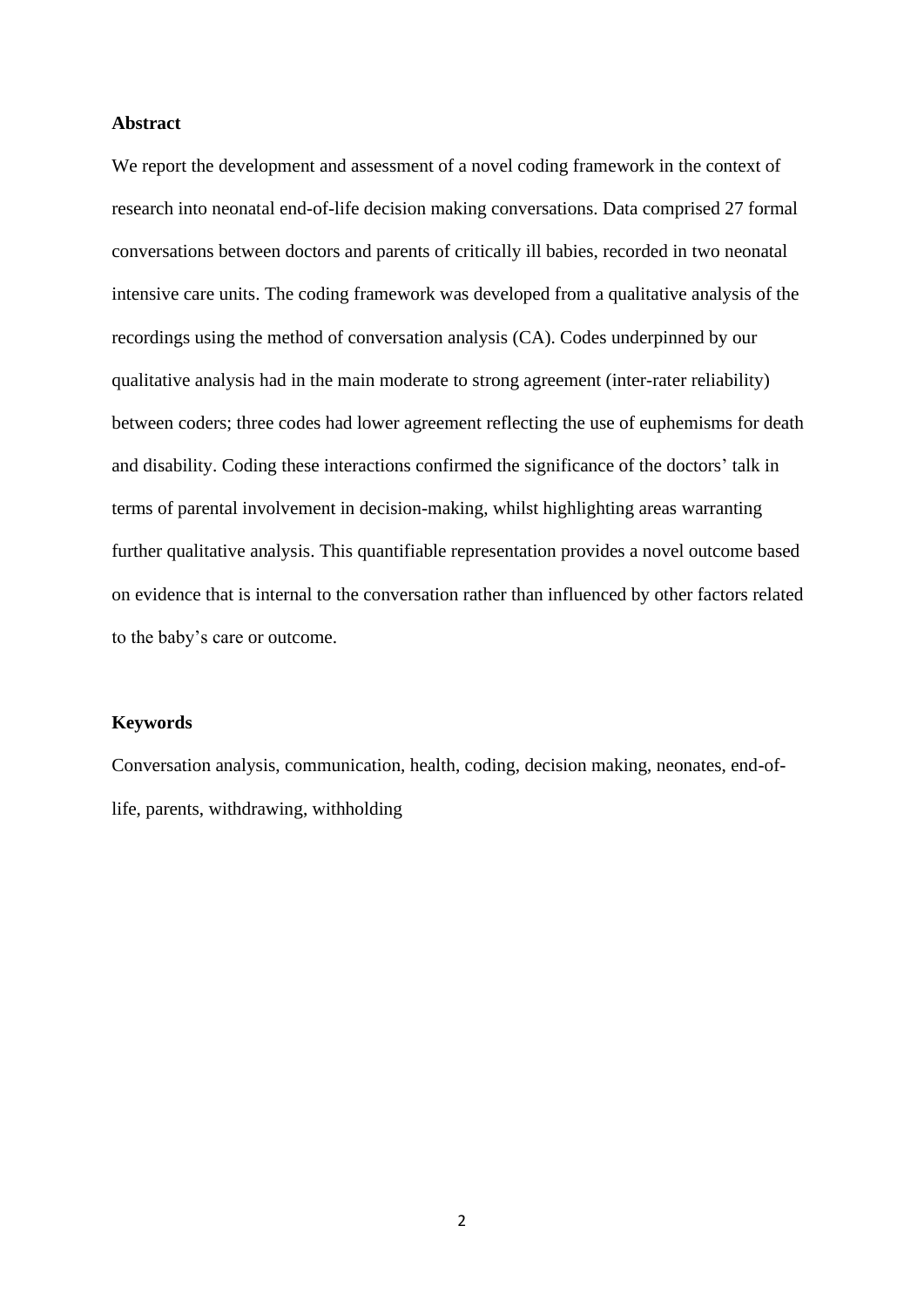## **End-of-life decision making between doctors and parents in NICU: The development and assessment of a conversation analysis coding framework**

In neonatal intensive care, doctors are regularly faced with treatment decisions for babies who are born very premature or with life threatening or compromising conditions. These decisions include the possibility of redirecting care from full intensive care to palliative care. Such decisions require the participation and agreement of parents, often through a series of conversations. We recorded and analysed conversations between doctors and parents in order to identify patterns that might be associated with parental participation, and with alignment between parents and medical teams regarding their baby's future treatment. Our preliminary analyses using conversation analysis (CA) suggested that certain linguistic formats (strategies) used by doctors in explaining a baby's current state of health, giving a tentative prognosis, or introducing possible care options in the immediate future were more likely to result in alignment between doctors and parents, and thereby facilitate decision making (on the importance of CA's methodology for understanding medical decision making, see Gulbrandsen 2020). In contrast, it appeared that parents were less likely to align with doctors when other techniques or formats for delivering prognostic news and recommending courses of action were employed; these other formats appeared to result in resistance by parents to certain medically recommended courses of action (care and treatment). However, we are aware that qualitative analysis alone may not be a sufficient basis to inform or advise medical practice and that the ability to quantify these conversations in a structured way could support our contentions and facilitate further research.

In this paper we report the development of an inductive coding frame that could appropriately be applied to doctors' and parents' communicative contributions in these interactions, one that would reflect and retain the qualitative observations emerging from our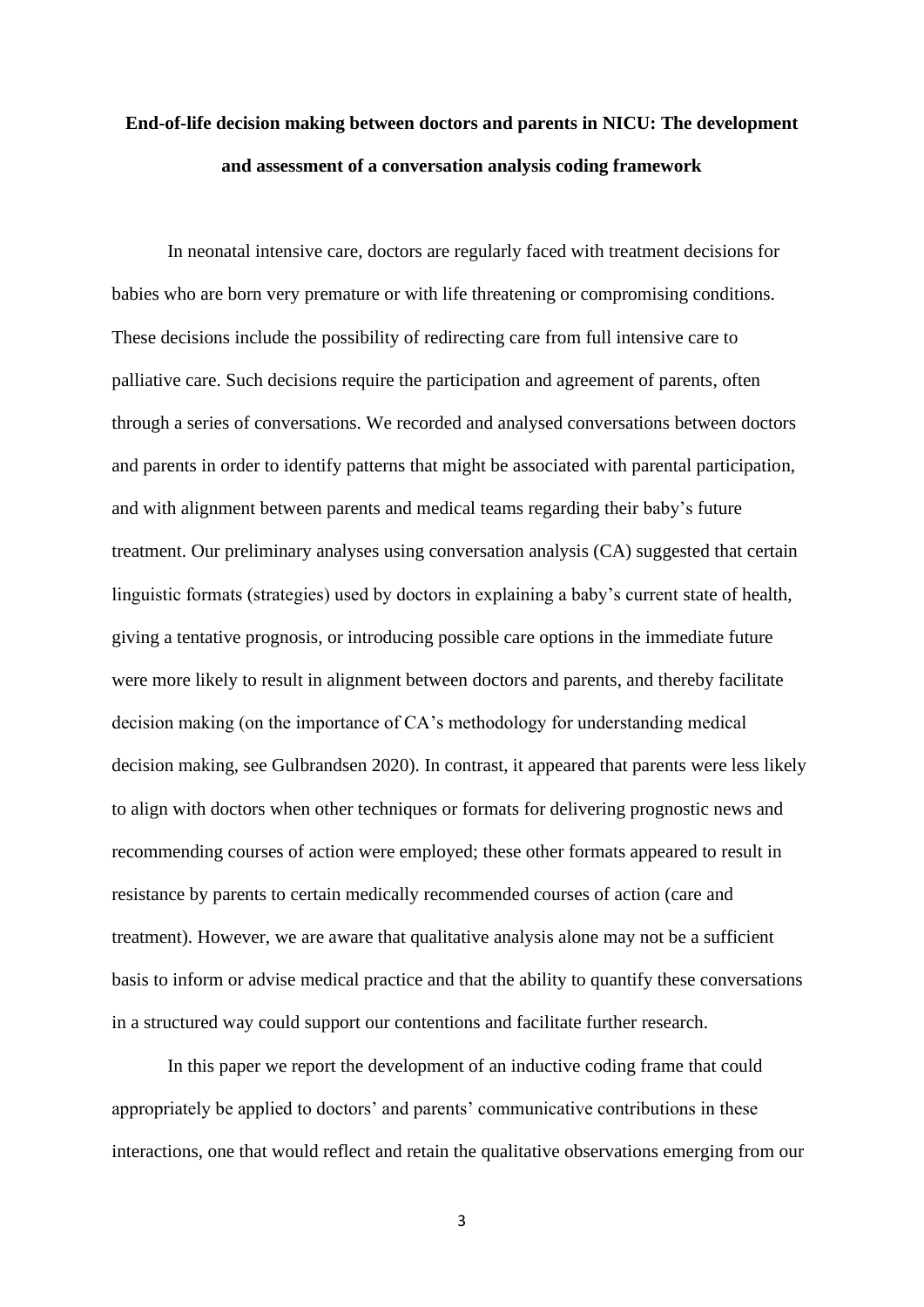CA research whilst at the same time enable us to quantify our results so that they might contribute usefully to future medical practice.

There were two principal and closely interrelated difficulties in developing an appropriate coding frame. The first was the difficulty in implementing the kind of coding frame that has been applied successfully in CA research into medical interactions/communication (see Stivers, 2015). The second was the implicit, indirect, and even allusive nature of the language that is characteristic of these conversations, especially on the part of doctors.

Whilst CA is predominantly a qualitative methodological approach, CA studies of medical interactions have adopted the quantification of coded interactions for precisely the reason that we have done – in order that medical professionals could be assured that our qualitative results are sufficiently systematic, reliable, and robust to be adopted in medical practice and training. Part of the success of CA-informed coding in medical interactions derives from codes that are based on formal 'surface' lexico-syntactic features of talk/turn design. Other approaches to coding in medicine, such as Roter's influential Interaction Analysis System (Roter & Larson, 2002), adopt a 'top-down' approach requiring (as do most coding schemes) some interpretive connection between actual verbal conduct (e.g. the words used) and a particular, often rather broadly expressed, code - an interpretation or judgement based on the content of what is said. By contrast, CA-informed coding schemes have focused on the social actions being performed through particular turns or sequences of talk, and on the design of those actions, utterances or turns. By focusing on the relationship between turns of talk, CA-informed coding schemes enable us to identify misunderstanding and interactional problems (see Alsubaie et al., 2021). A good example of a CA-informed coding scheme is the work of Stivers et al. on the formats with which general primary care practitioners recommend certain treatments to patients, formats ranging from 'treatment recommendations'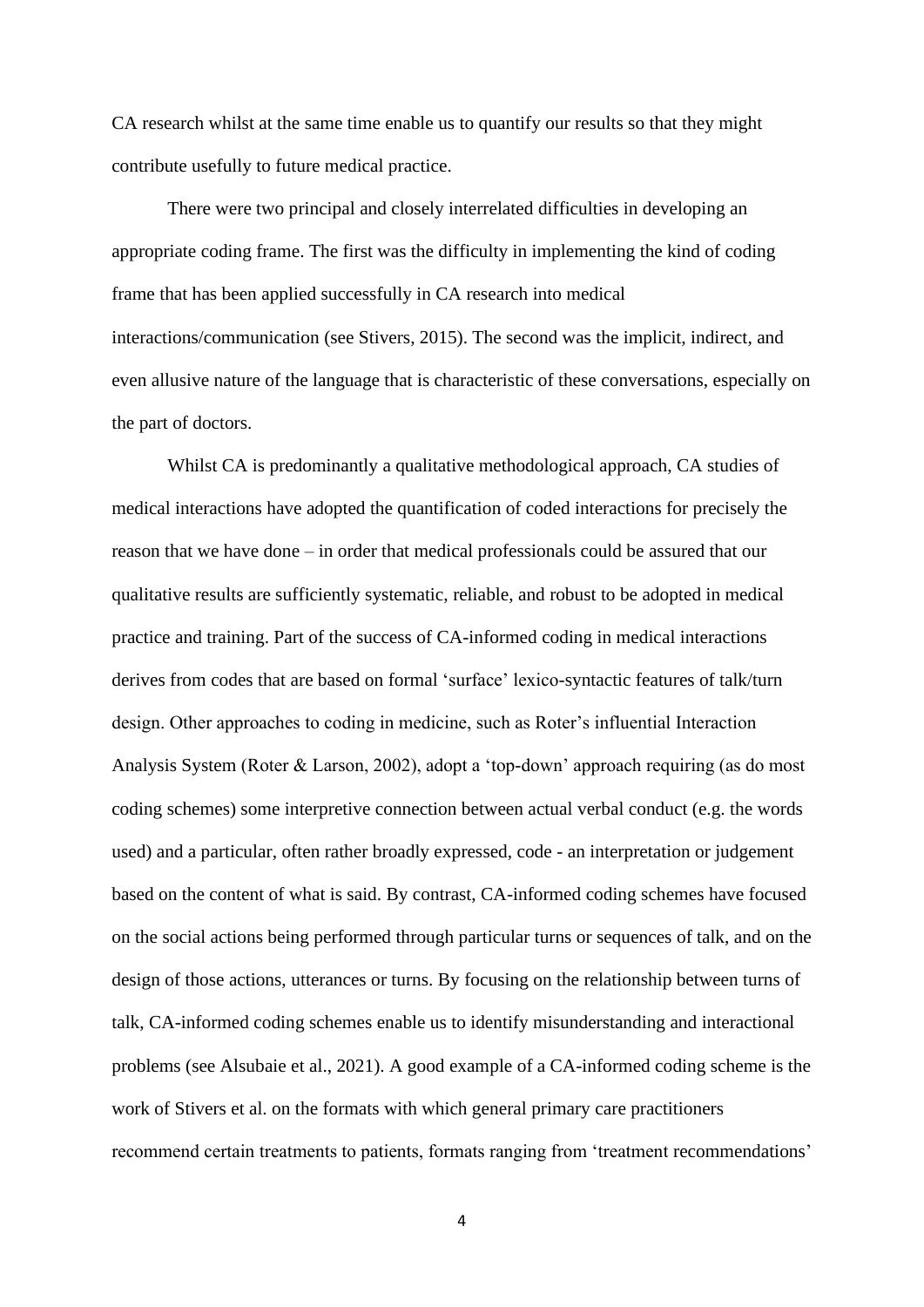formatted as pronouncements ("I'll start you on treatment with iron tab- supplements"), suggestions ("I would get some twelve hour Sudafed "), proposals (e.g. "Why don't we put you on the plain Allegra"), offers ("if you'd like I can give you uh- sample of uh nasal steroid spray"), and assertions about a treatment's benefit ("Muscle relaxants are a very good choice in this type of pain") (Stivers et al. 2018). These formats for making recommendations are easily coded on the basis of surface linguistic features of doctors' speech. Another example of a similarly 'bottom-up' approach is the coding framework of Chappell et al. (2018) for decision making in neurology outpatient clinics, based on a detailed analysis of different approaches made by doctors to invite patients to take part in decisions.

We have adopted aspects of these CA-based coding schemes; for instance, we have coded for whether the doctor or parent initiated the moment of decision making, and as far as possible code on the basis of the linguistic design of talk rather than an interpretation about content. However, 'as far as possible' is a necessary caveat. There is something especially challenging in conversations between neonatal doctors and parents of very sick babies when parents are being asked to participate in decisions to limit life-sustaining treatments (LST) for their baby, i.e. moving to palliative care (Marlow et al., 2020). Whilst it is essential to maintain alignment between doctors and parents in reaching such decisions, the consequences of these decisions can so easily result in conflict between parents and medical teams. In these circumstances, especially when there may be considerable prognostic uncertainty (Han et al. 2021), doctors' language is often indirect, even euphemistic. For instance, as we explain below, one of our codes was whether doctors refer to a baby's possible death. However, explicit references to 'death' are rare; more commonly doctors use idiomatically euphemistic expressions such as "we're coming to the end of the road". There was not therefore a range of equivalent alternative lexico-syntactic formats that could be arrayed on a continuum, as in the study by Stivers et al. Whilst adhering as far as possible to the principles of CA-based,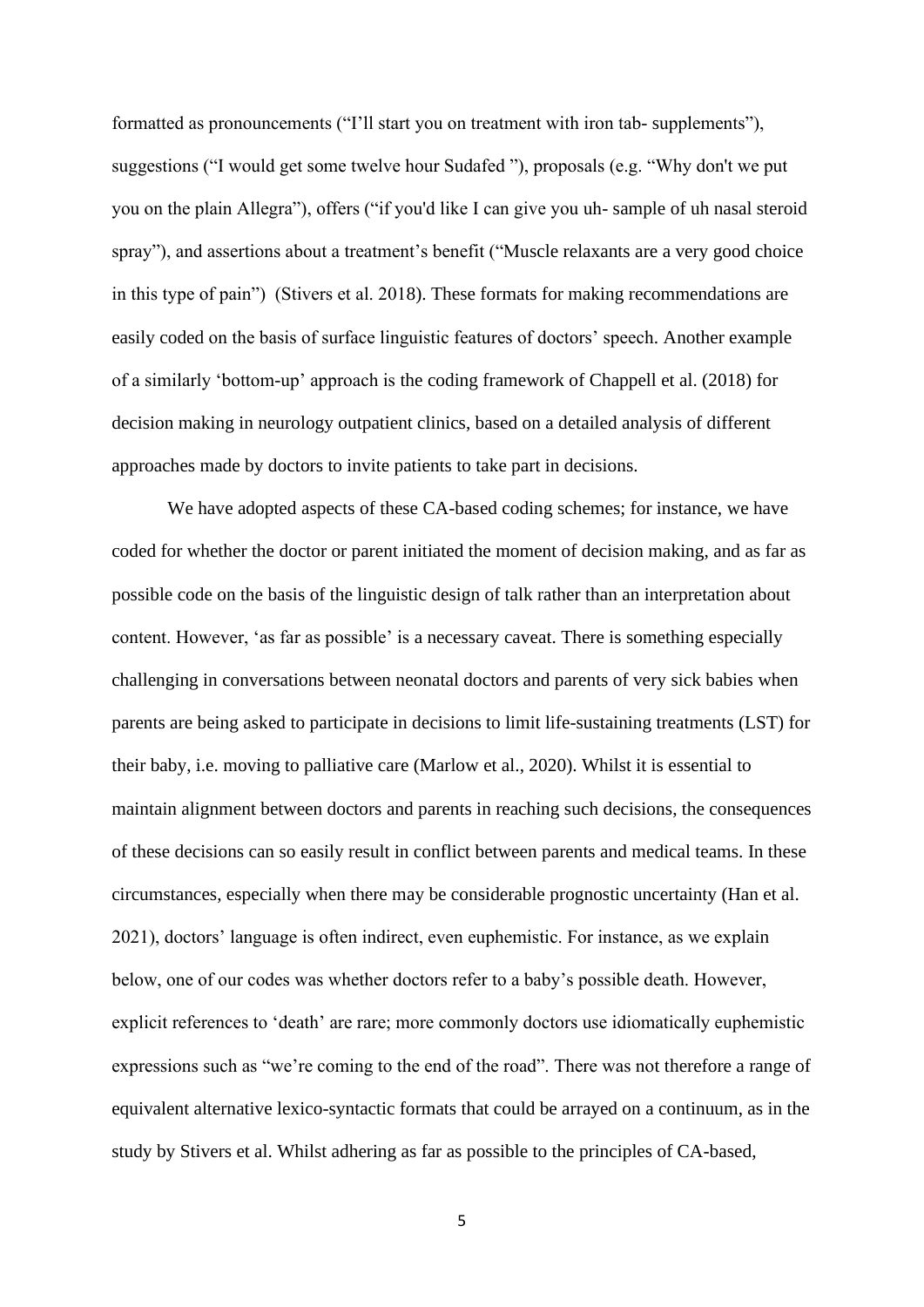bottom-up inductive coding according to specific alternative formats, the coding frame we developed required pragmatic judgements about whether a form of words constituted a given action or fitted a given code. This required a rather novel approach to building a coding frame, one that would enable us to code the extraordinary nuance and indirectness of talk in neonatal intensive care conversation into categories for which there were no clear-cut action types (i.e., comparable to pronouncements, suggestions, proposals, offers, and assertions, for treatment recommendations). It should be noted that although our approach was novel, there are parallels with that adopted in Chappell et al. (2018) and Reuber et al. (2015, ch.2).

The challenge, therefore, was to design a coding frame that would incorporate our qualitative (CA) observations about forms of language that were often much less transparent, more indirect and allusive than the language, for instance, of primary care. We could not count solely on formal lexico-syntactic features of (the surface of) turns at talk; we had instead to code for underlying and implicit communicative messages that might be considered too painful for parents to be stated explicitly.

One other aim of developing a coding frame suitable for quantifying our qualitative observations was to be able to validate the reliability of our emerging results (Marlow et al., 2020, Shaw et al., 2020, Shaw et al., 2016). These suggested that when faced with the decision of whether to limit life support for their critically ill baby, parents fared better when doctors presented options rather than making recommendations. Also, we found evidence that parents were more involved in their decision when the doctor discussed such options with them and that this approach reduced conflict between parents and doctors (Marlow et al., 2020, Shaw et al., 2016) – results that should inform neonatal practice and training.

Therefore, we designed a coding frame that was underpinned by our qualitative observations and analysis that would enable us to examine distributional differences emerging in these interactional patterns; at the same time our coding frame was designed to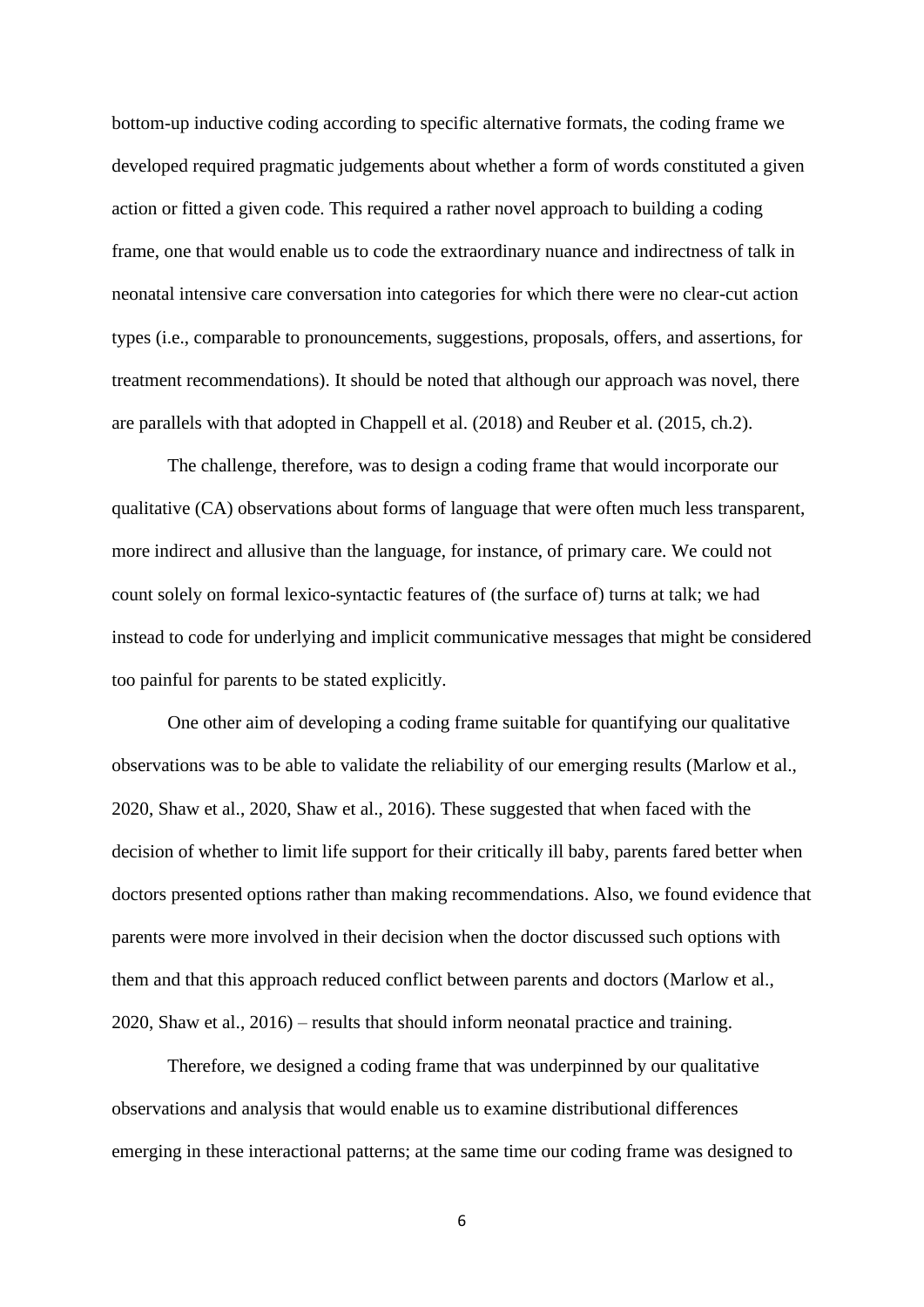enable us to capture the circumlocutions and indirect formulations by doctors, and the frequently quite implicit, indirect responses by parents. This paper describes the development of the frame and its validation.

#### **Materials and Methods**

Observational data were collected from two Level 3 neonatal intensive care units in England as described previously (Shaw et al., 2020). Families were recruited whose baby was critically ill and where it was considered likely that the parents would be engaged in critical care decision making. Recordings were made on audio (Site 1, 2013-2014) or video (Site 2, 2015-2016) media. From 51 families recruited to the study, we identified 21 (27 conversations) in which the possibility of limiting LST was presented to the parents. There were 9 conversations with one parent and 18 with both parents present. The conversations involved 14 different consultants (11 neonatologists, 3 cardiologists); 9 were male and 5 female; for further information see Shaw et al., 2020. Decision-making sequences were identified and transcribed according to CA conventions, capturing not only what was said but prosodic and temporal aspects of speech. Our key findings from previous conversation analytic studies (Shaw et al., 2020, Shaw et al., 2016) were used to develop the coding framework. Data were coded from transcripts, in conjunction with the audio/video recordings, by two independent coders (CS and KC).

The study received approval from London-City & East Research Ethics Committee, NHS Health Research Authority (12/LO/1949), as well as Research and Development approval from participating NHS Trusts. All parents and doctors who took part in the study provided written informed consent. Parents were introduced to the study by their consultant and subsequently recruited by either their consultant or a member of the research team, after providing further information and obtaining informed consent.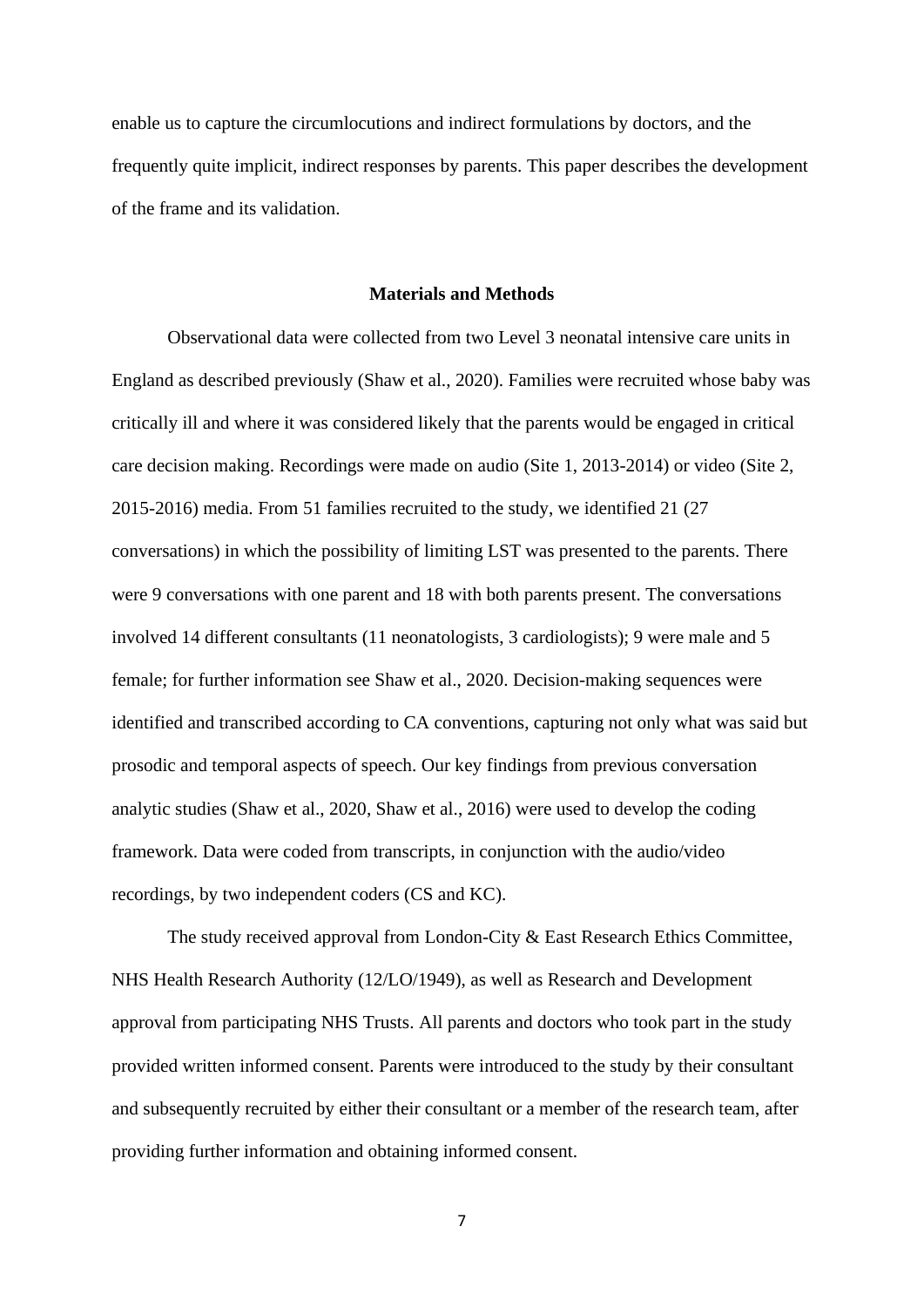### **Results**

The results are organised into two sections: the development of the coding tool, and the validation process and results.

### **Development of the coding tool**

The components are addressed chronologically, and the conversational codes reflect the design and understanding of action. The coding tool addresses the first decision point (e.g. who initiated, how initiated), aspects of any subsequent decision point(s) and finally how parents responded. Focusing on each of these enabled us to explore the relationship between how the decisions were introduced and how parents engaged in the conversation. The codes all describe features of the conversation, and more specifically the design and participants' understanding of action. For each code, the relevant segment of the conversation is coded according to specific categories. Whilst it was possible in some cases to code instances straightforwardly as one or another, we encountered several systematic ambiguities, as detailed below.

## Table 1 near here

#### *Initiation of the first decision point*

We developed codes for the way in which decisions were introduced and thereby initiated. This included 'best interest' and 'partnership', as well as mentioning 'disability', 'death', 'who initiated the decision', and 'when the decision is actually made.' Subsequent decision points within the same conversation were not coded for the same features, as these first decision points foreground subsequent decision points, making categorisation too complex. We will consider this further in the discussion.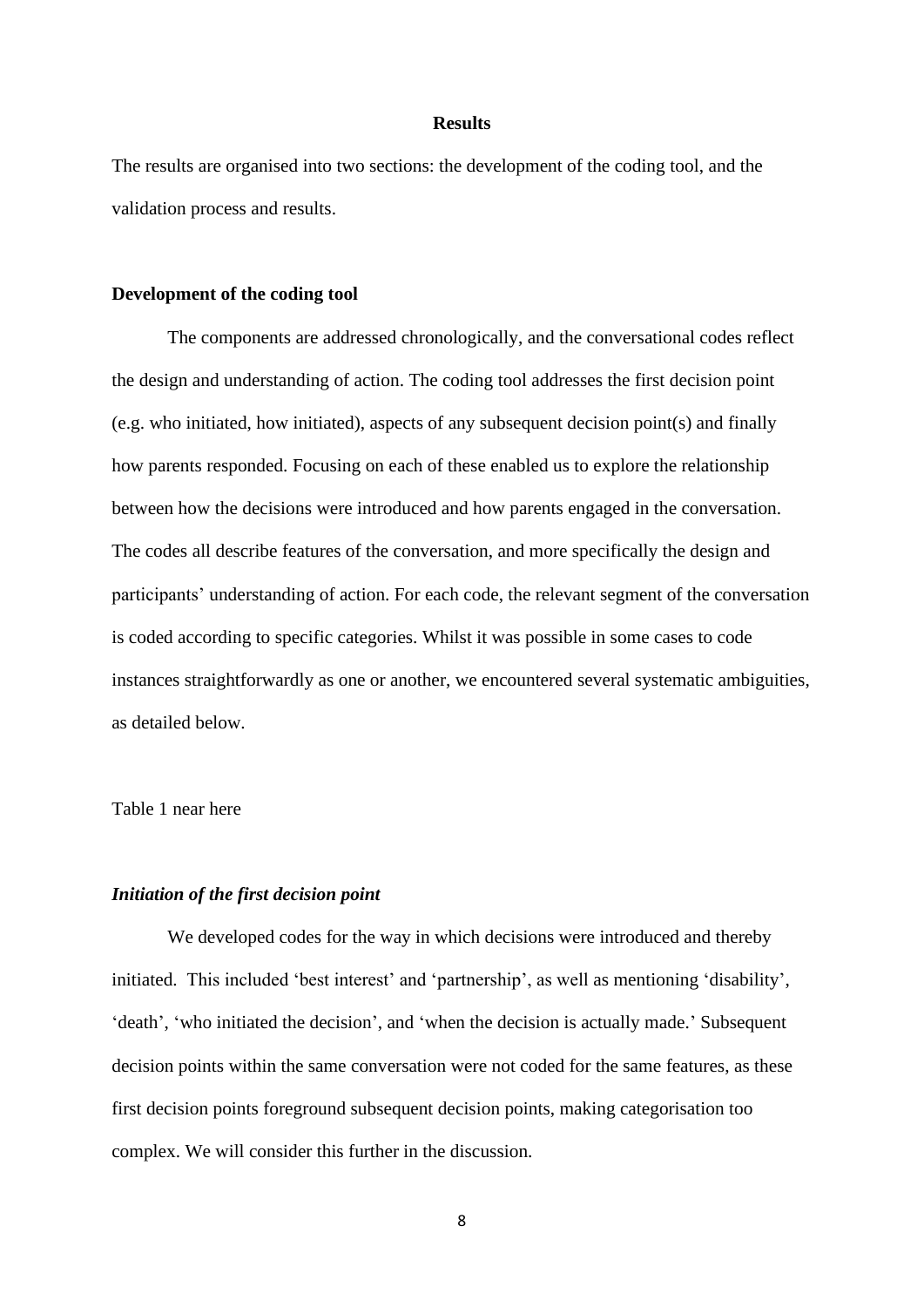Decision-making sequences were initiated by either the medical team or parents. This code was binary according to who first initiated talk about future courses of action. Doctors initiated the decision (the decision point) by raising the matter of future treatment, as highlighted in the following example:

*"Dr: And obviously up to now we've been trying everything we can with Jamie. We continue to do so but think if he's not showing the ability to come of the ventilator, we do need to consider what he's going through now and what he'd have to go through in the future. In terms of treatment." – S2F7R1*

Parents initiated the decision in one of two ways, either by enquiring about future courses of action (e.g. "*what's next?")* or by asserting a preference for a particular course of action, prior to the decision being raised by the doctor:

*"Dr: ….I mean I think it's very likely that he'd have cerebral palsy. Uh probably be a severe type so.* 

*F: From what we-we've talked about it wi' two of us to some extent. AN:DHH. (.snff) to try a' put in a nutshell 'cause I- obviously not being very if there's anything can be done, even if it was a lifetime in a wheelchair…It's better than losing 'im." – S2F10R2*

Because both death and severe disability are key determinants for considering limiting LST in neonatal care (Larcher et al., 2015), we explored whether the use of these categories in decision initiations had any meaningful relationship with parental participation in the conversation. We therefore coded whether death and disability were each referred to: 1) explicitly, 2) implicitly, or 3) not at all.

In line with Ekberg et al. (2019), explicit references to death included the words 'death' and 'dying', as well as euphemistic expressions, which clearly indicated end-of-life.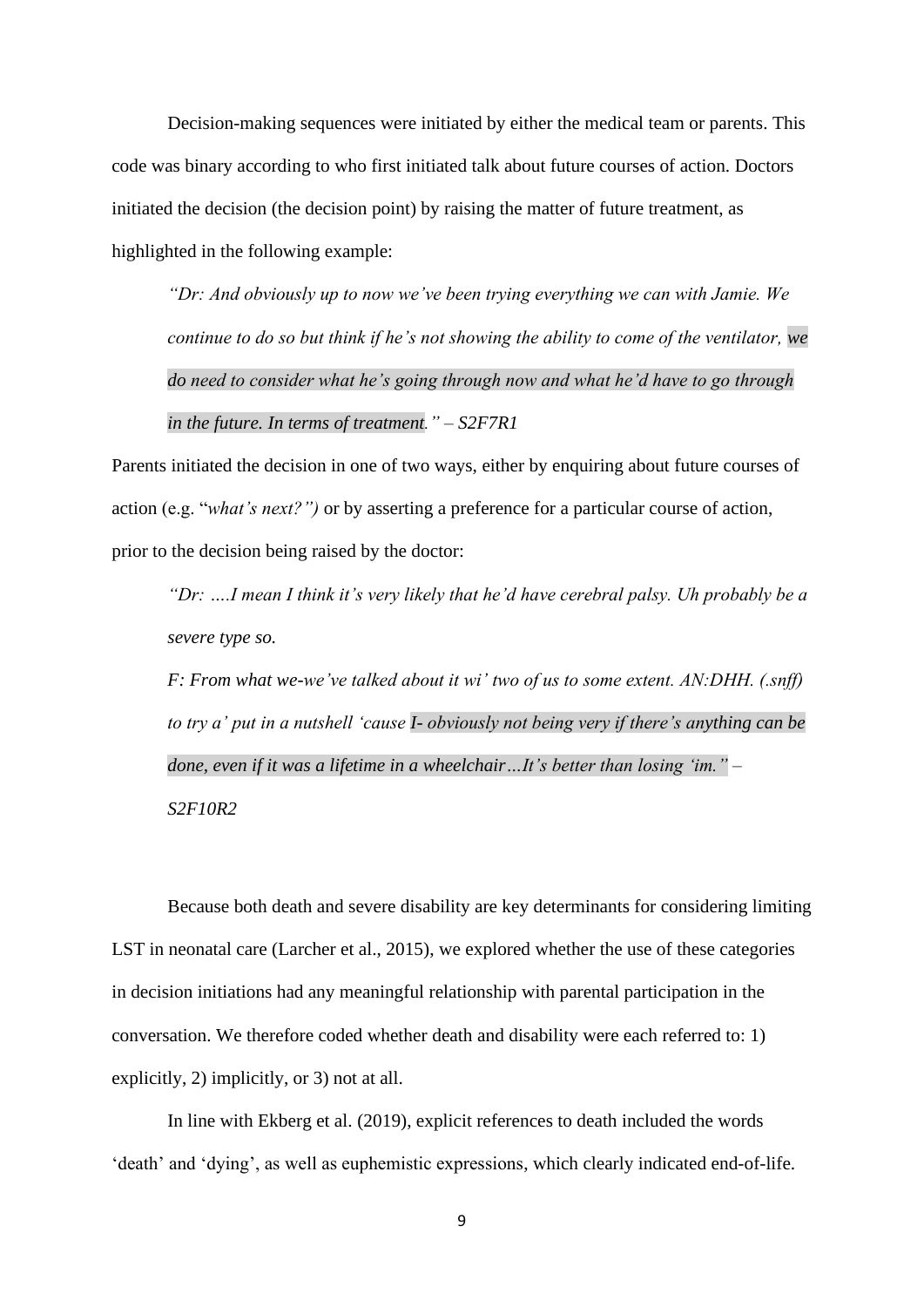For example, the doctor in the next extract used a euphemistic expression 'end of the road' to convey the baby's likely pessimistic prognosis:

*"Dr: And unless we can do that, we can't do anything else useful. And that's why I'm worried that we're coming to the end of the road…" S2F7R1*

Other references were made to deteriorating health status or possible poor outcomes:

*"Dr: One of the things that I think we need to sort of think about together is what we will do and what will be in her best interests if she were to deteriorate." S2F1R1* The difference between explicit and implicit references to death was not always clear-cut, however, as in the following example:

*"Dr: I showed you a paper, you got the paper, haven't you. Uhm to say about the problems in the chromosome. And uh which has not got a very good ou- outcome unfortunately."- S1F1R4*

Ambiguous cases such as this, where death is neither explicitly mentioned (as seen in the first two extracts in this section) nor clearly implied, rely on interpretation; the term 'outcome' could refer to end-of-life (explicit), or alternatively the baby's quality of life (implicit). Explicit references to disability included words describing or labelling a disability the baby was at risk of developing, as 'handicaps' or 'cerebral palsy' or some such term:

*"Dr: And I think it's very likely that he would have some very important long-term consequences and handicaps and that if he were able to come through this. And by that, I mean I think it's very likely that he would have cerebral palsy, er, probably be severe type." S2F10R2*

Implicit references to disability were made through descriptions that were vague and ambiguous, creating an uncertainty about coding them one way over another, as in the following two examples: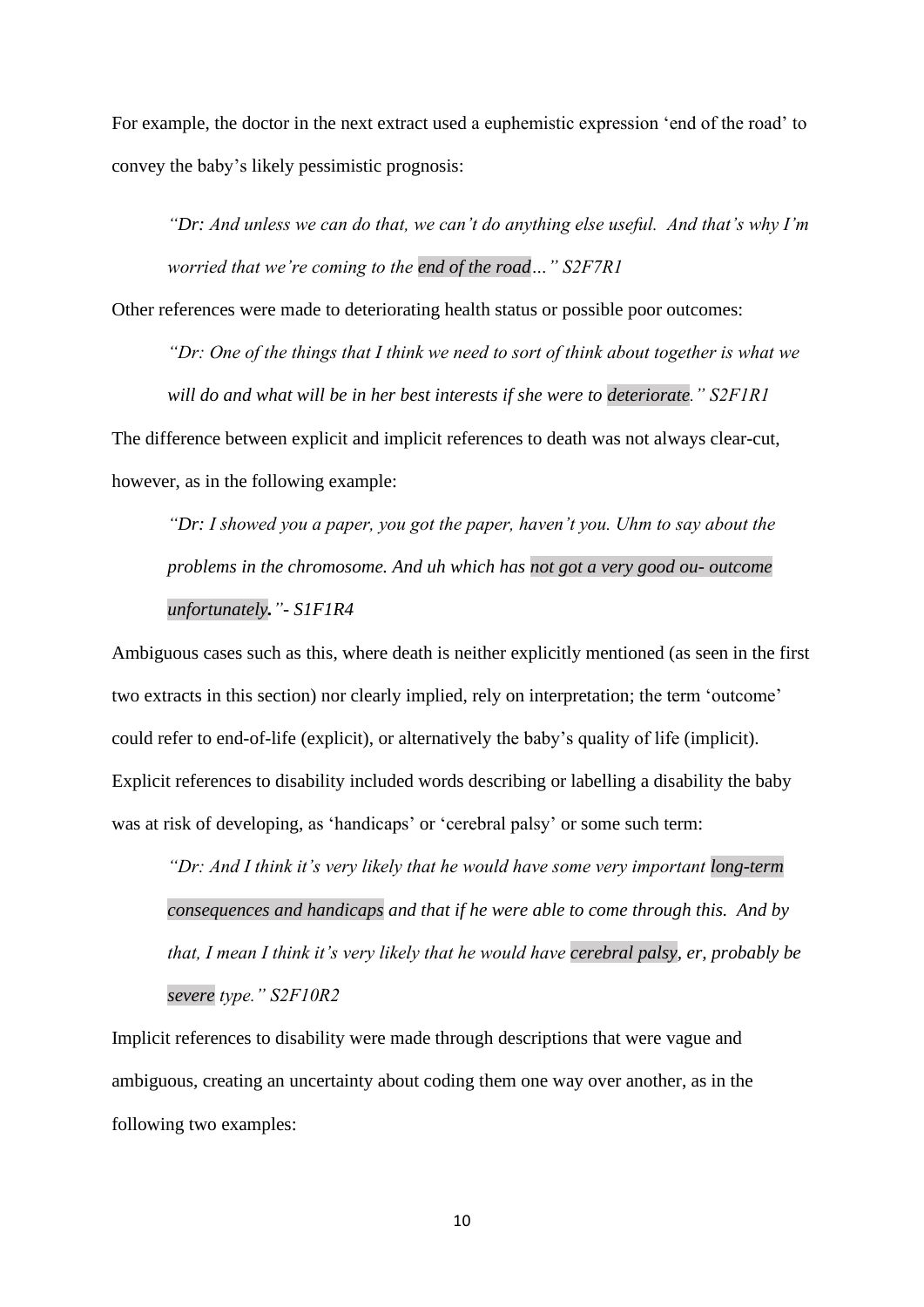# *"Dr: I think the chances of him having a good quality of life have significantly changed from when he was poorly before." S2F6R3*

The words 'good quality of life' (S2F6R3) rely on interpretation and the negative outcome for the baby is ambiguous.

Doctors referred to a decision either as one to be made by the medical team, or as a plan that should be made collaboratively with the parents (Shaw et al., 2016). The former was associated with the 'recommendations' format and was accompanied by less parental involvement compared to the latter. We therefore coded for whether there was: i) explicit orientation to a joint decision/joint plan, ii) to a medical team decision, or iii) no clear orientation to either. When a joint decision or plan was explicit, the doctor tended to specify that it was a team decision specifically including the parents, as in the following example:

*"Dr: What we all need to really decide as a team, you know all of us; the nursing staff, the junior doctors, myself and you, is knowing everything we know about her start in life and the fact that we have really major concerns about her future but* 

*should she deteriorate, would you want us to bring the machine back out." – S2F1R1*

When the decision was presented as a medical team decision, the doctor referred only to the medical team, without reference to parental involvement:

*"Dr: … I think our feeling as a team is that we should offer to palliate him and to discontinue intensive care. I think that would be in his best interest and ultimately he would he would die. I'm sorry." – S2F6R4*

In the third category, 'no clear reference to either', the doctor referred to 'we' without clearly specifying who is included in the decision making: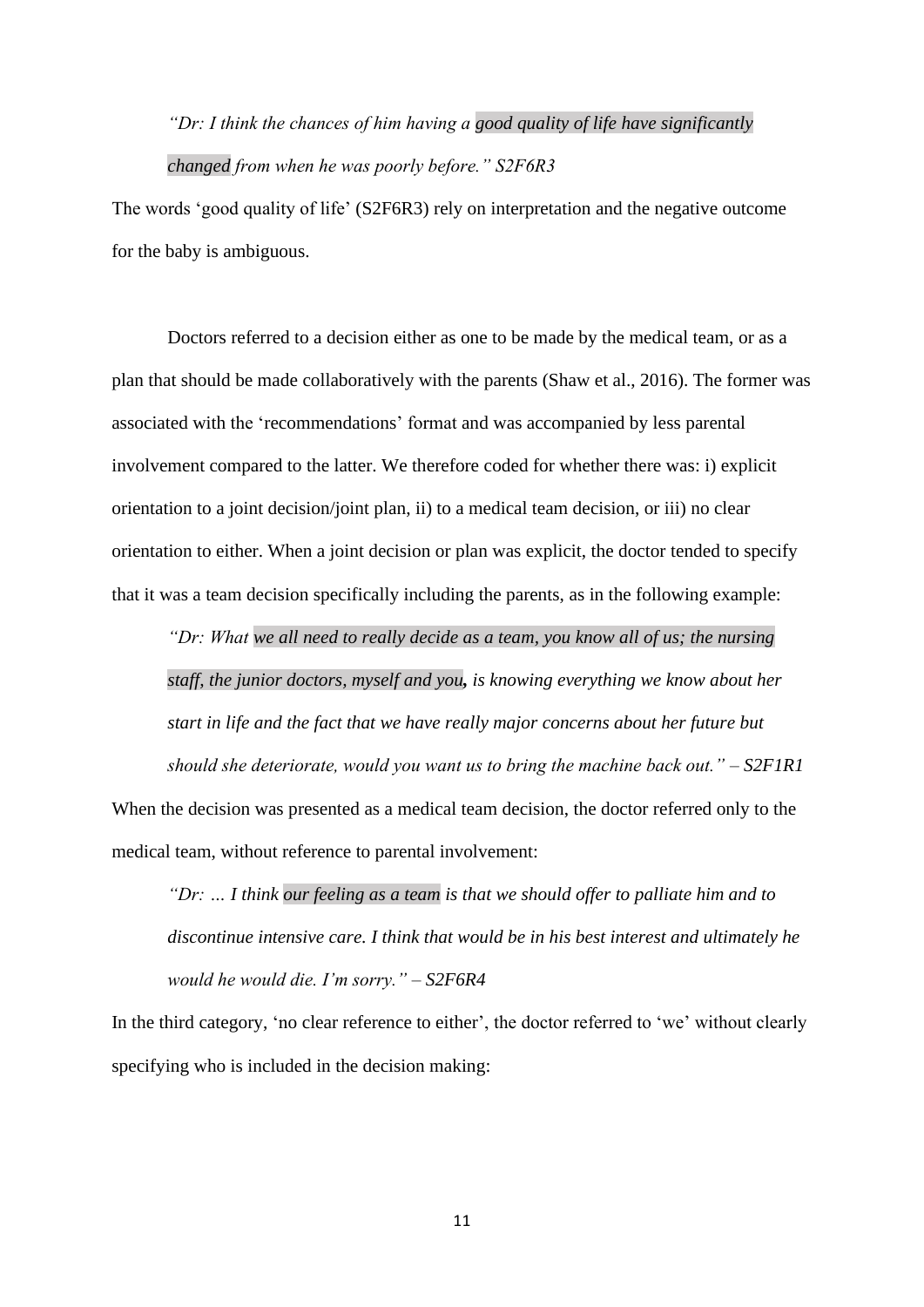*"Dr: Well we don't need to make any urgent decisions but, one option in this situation is to consider whether it's actually right to continue with the intensive care support that she's, she's having. . . . " – S2F13R1*

On other occasions, there was ambiguity in the extent to which the decision process included the parents. In the following extract, the parents were recognised as having a role in the decision-making in so far as they may object to a course of action, rather than being involved fully in making the final decision:

*Dr: If it happens, we need to decide, whether we should put him back to the breathing machine or whether, we need to just to make him happy, comfortable, give comfort care... So I'm not putting any pressure, if you feel you are uncomfortable, we will do everything what he needs.*

Doctors may refer to the baby's 'best interest' or use a similar phrase, thereby evoking moral certainty, e.g. 'the right thing', 'the kindest thing.' Shaw et al., (2016) found that the 'recommendations' format tended to be coupled with such references, whereas option listing sequences tended either not to use such references, or to use them in a way which frames 'best interest' as yet to be determined (Shaw et al., 2016). We therefore coded the use of 'best interest' in terms of whether it was mentioned, and how it was used. This included: i) the use of 'best interest' (or similar term) to underscore certainty:

*"Dr: We as a group of doctors, and nurses, feel, in his best interest, we should, change his active intensive care into palliative care" – S2F13R1*

ii) the use of 'best interest' (or similar term) to frame the decision-making process:

*"Dr: One of the things that I think we need to sort of think about together is what we will do and what will be in her best interests if she were to deteriorate…" – S2F1R1* iii) the use of 'best interest' (or similar term) in a way that was not clearly one or the other.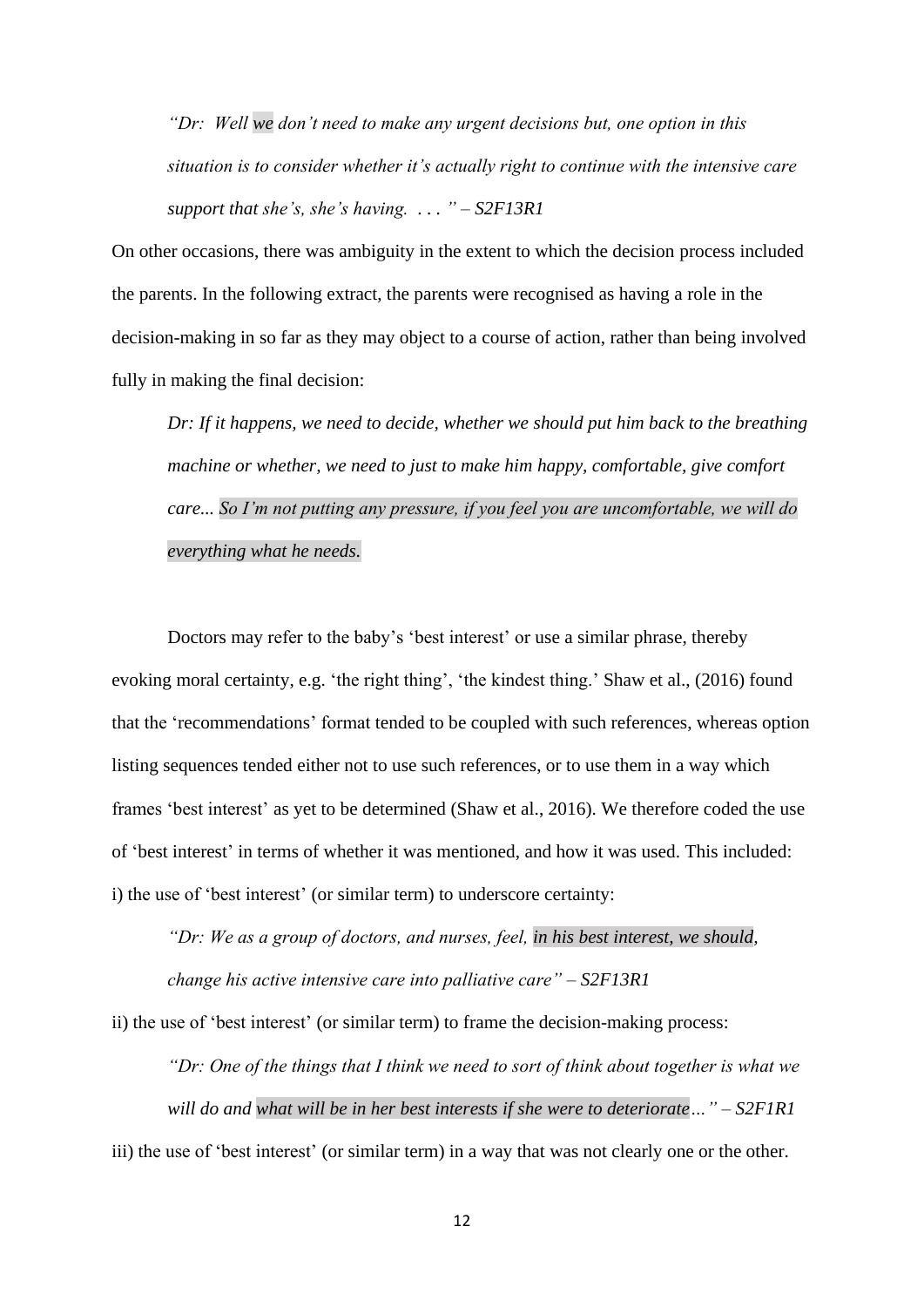We coded the initial decision according to the type of limitation to life sustaining treatment being introduced. This distinction is outlined in professional guidelines by the Royal College of Paediatrics and Child Health (RCPCH) and includes the following three categories (RCPCH, 2004):

i) Withdrawing LST: ending current life supporting treatment such as ventilatory support.

*"…One option, in this situation is to consider whether it's actually right to continue with the intensive care support that she's, she's having…would it actually be kinder to refocus on taking her off the breathing machine…" – S2F13R1*

ii) Withholding LST: withholding treatment that has not been started, which could mean surgery or other invasive procedures for example.

*"Now when- our plan is to when we go out, if he's still well, take the tube out…when we do that, there's fifty fifty chance, one in two chance, he may breathe one in two chance, because of either the heart problem, or because of, chromosome abnormality, he may develop apnea…if it happens, we need to decide, whether we should put him back to the breathing machine, or whether, we need to just to make him happy, comfortable give comfort care." S1F1R1*

iii) Do not Resuscitate (DNR) Order: This refers specifically to withholding procedures to restart the heart and breathing in the case of cardio-respiratory arrest, including the use of both adrenaline and cardiac compressions.

*"…should she deteriorate in the vent- in the ventilator, I don't think it's appropriate, uh doing chest compression, or doing, uh ma- giving medication to kick-start the heart…." – S2F19R1*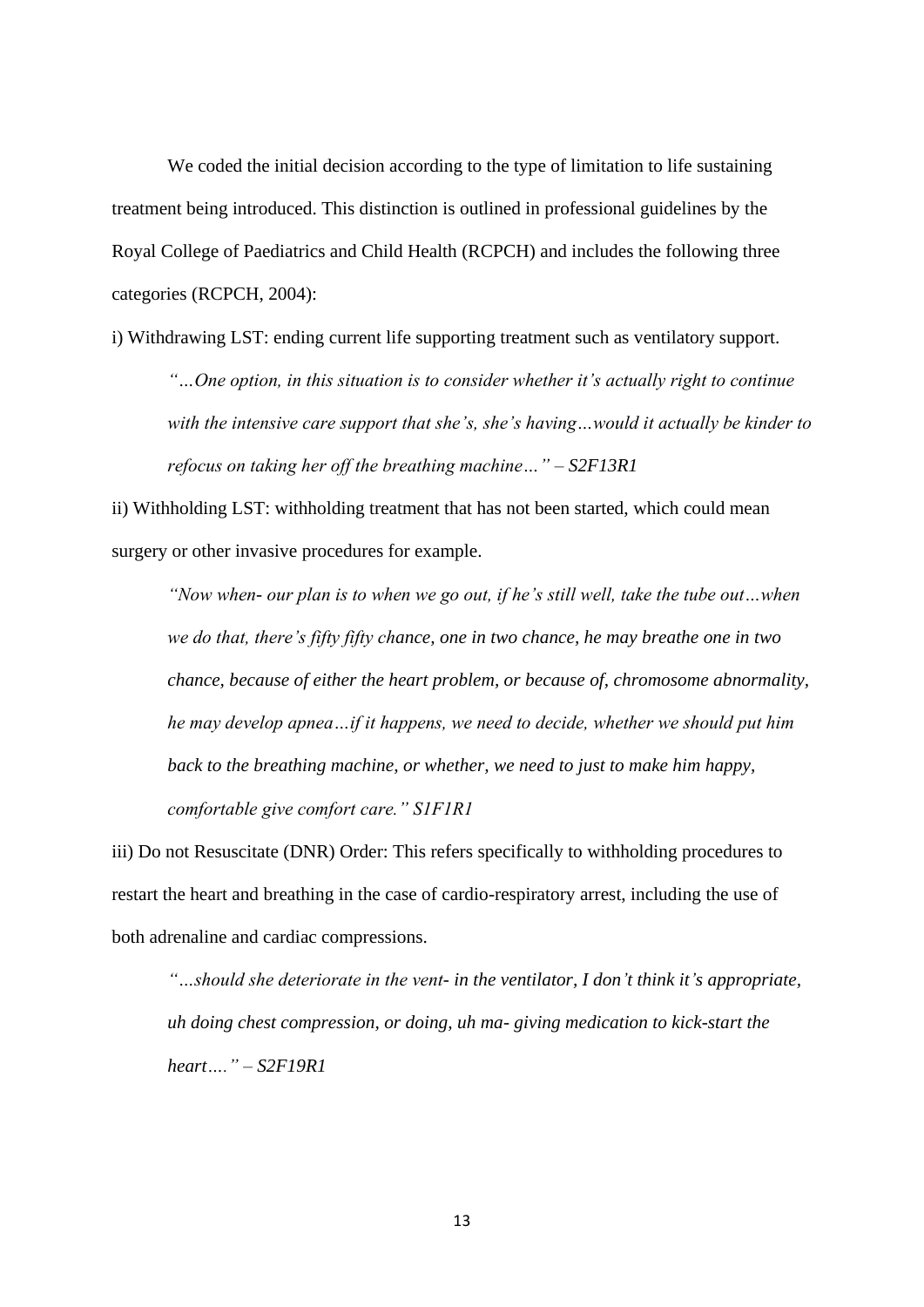We also coded the moment when a decision point was reached, including whether: i) the decision was deferred by doctor:

*"Dr: I'm not asking you to make a decision right now… I don't think there's any immediate need for you to make that- you know for us to make that decision." –*

*S2F1R1*

ii) the decision was deferred by parents:

*"P: Can I think about what I would like to do?" – S2F9R1*

iii) a decision was made in the conversation:

*"P: Um the current thinking is that if Aran requires intubation again, that we are fine to do that and then make a decision as to whether that's continued, once he's intubated…" – S1F15R1*

There was on occasions some ambiguity concerning who is deferring the decision. In the following example, the father implicitly asked for the decision to be put on hold whilst they pursue a particular course of treatment. However, it is the doctor who explicitly refered to not making a decision now (to limit LST):

"*F: Can we see if that- infusion line can help…((the nurse then confirms with the doctor that the line has just been put in ))* 

*Dr: So certainly we can we can wait for that. An' see if it makes a difference. We don't have to do anything now…"- S2F6R3*

## *Overview of decision-making process*

We then developed two codes to summarise the invitation to make a decision, and the decision-making format. We previously observed that deferring the decision avoided the demand for or urgency of an answer and provided parents with an opportunity to ask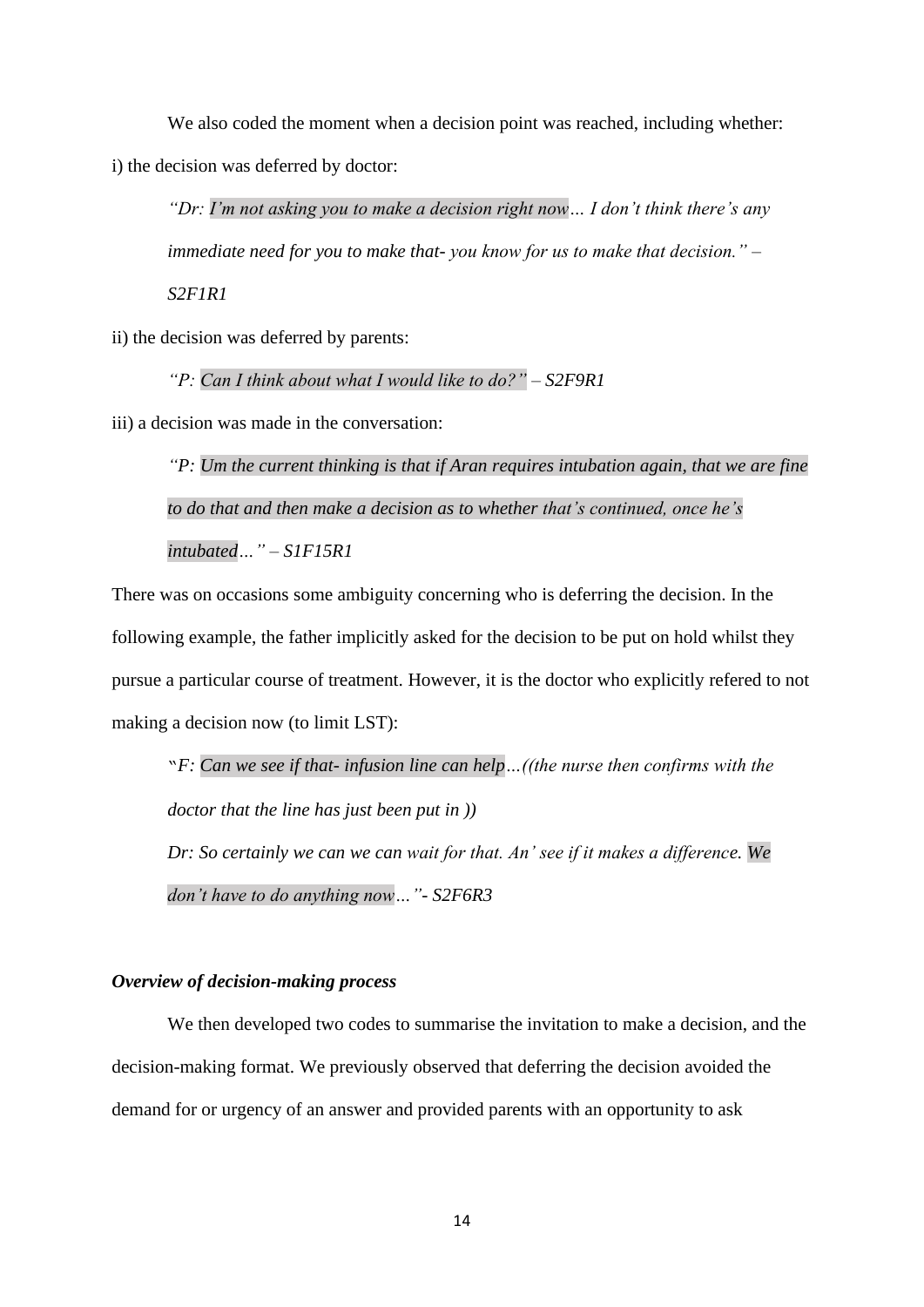questions (Shaw et al., 2016). A code was therefore included for invitations to parent(s) to make a decision, in three categories:

i) a decision deferred by the doctor:

*"Dr: The difficult question and the difficult thing that you will now need to go away and think about is what do we do if after we take the tube away he doesn't cope." – S1F4R1*

ii) parents were invited to decide at that moment:

*"Dr: We as a group of doctors and nurses, feel in his best interest we should change his active intensive care into palliative care." – S1F8R1*

iii) a decision was raised but without a clear expectation that the parents make a decision at that moment:

*"Dr: But one of the things that I need to make sure that you're also aware of is that given the multitude of problems that Abdallah has that it would not be an unreasonable decision for us all to make, for us not to give chest compressions an' not to give drugs. If that is what collectively was felt to be in his best interests. And I just need to make sure that you both understand that." – S2F2R1*

Because doctors rarely explicitly invited parents to make a decision, this category involves some interpretation of the extent to which a decision is being invited in that moment, rather than relying on binary categories or linguistic formulations. This meant there was some ambiguity in coding examples such as the one above (S2F2R1), where the doctor might be understood to be giving information, rather than soliciting the parents' perspective on a treatment decision.

We then classified the type of decision format along the lines we had deduced from our Conversation Analysis (see Shaw et al., 2020):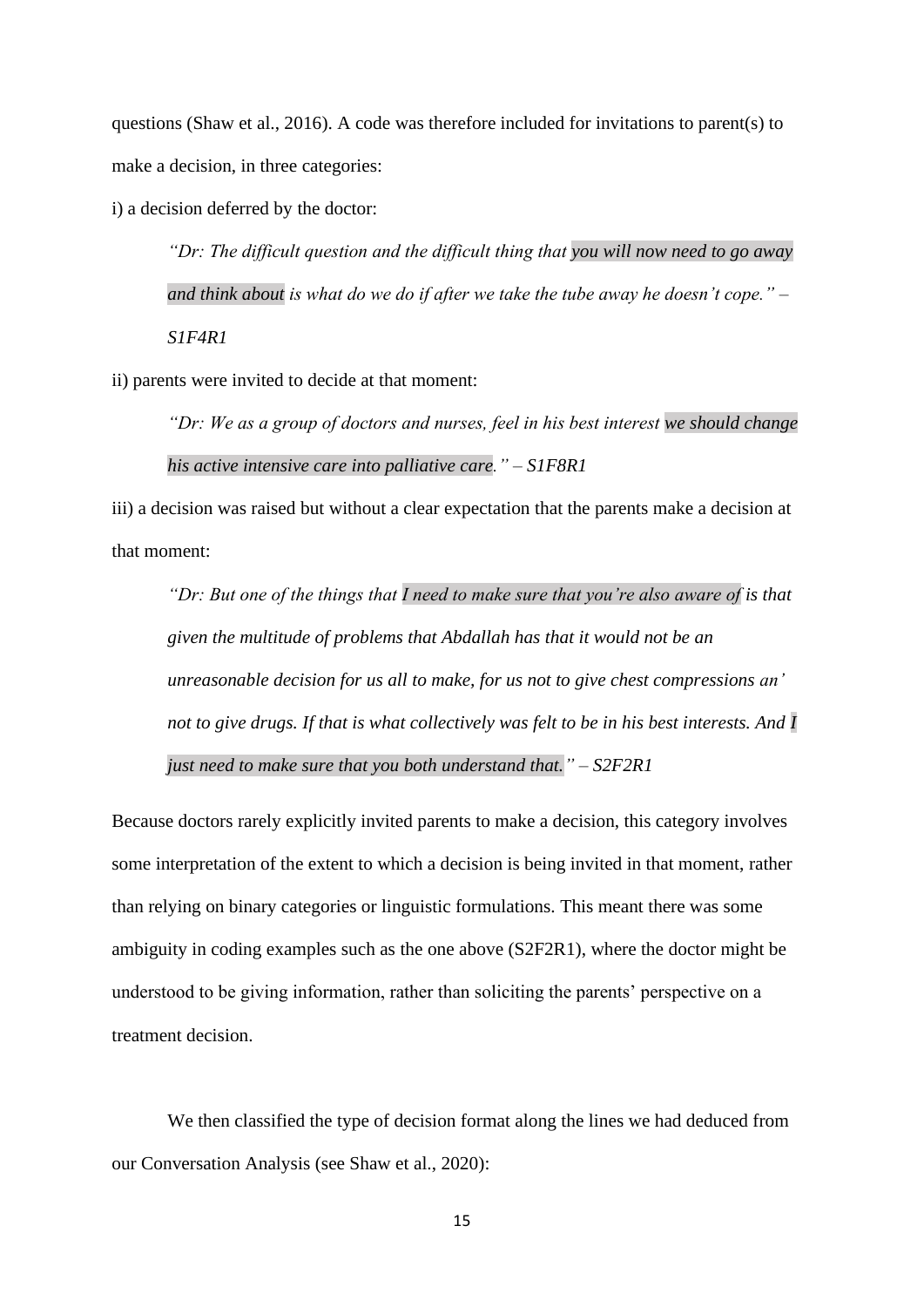i) Recommendations, in which one course of action is presented and explicitly endorsed as the best course of action:

*"Dr: We as a group of doctors and nurses, feel in his best interest we should change his active intensive care into palliative care."-S1F8R1*

ii) Single-option choice format, in which the doctor presents a course of action which is dependent on parental choice, without explicitly referring to or listing other options:

*"Dr: But one of the things that I need to make sure that you're also aware of is that given the multitude of problems that Abdallah has that it would not be an unreasonable decision for us all to make, for us not to give chest compressions an' not to give drugs. If that is what collectively was felt to be in his best interests. And I just need to make sure that you both understand that."- S2F2R1*

iii) Options, a format in which the doctor explicitly refers to or lists multiple options: *"Dr: So we need to make a plan, if that acute arrest or stop breathing kind of things happen, how far we should go like whether just mask ventilation suction mask ventilation oxygen or putting the tube in to the breathing pipe an breathing, and pumping the heart, and giving the medicine as well."- S1F15R1*

### *Parental responses to the decision*

Having recorded the style and content of the process initiated by the doctor, we then coded the parental responses in terms of their opportunity to have a conversation about the decision and process, and how they expressed their preferences within the episode, amounting to an overall 'response score.' The response scores were ordered, with high scores indicating greater parental participation. The novelty of these codes is their focus on the alignment between the doctor and parents within the decision-making process, rather than whether the parent agrees with the doctor or not. In other words, it is about whether the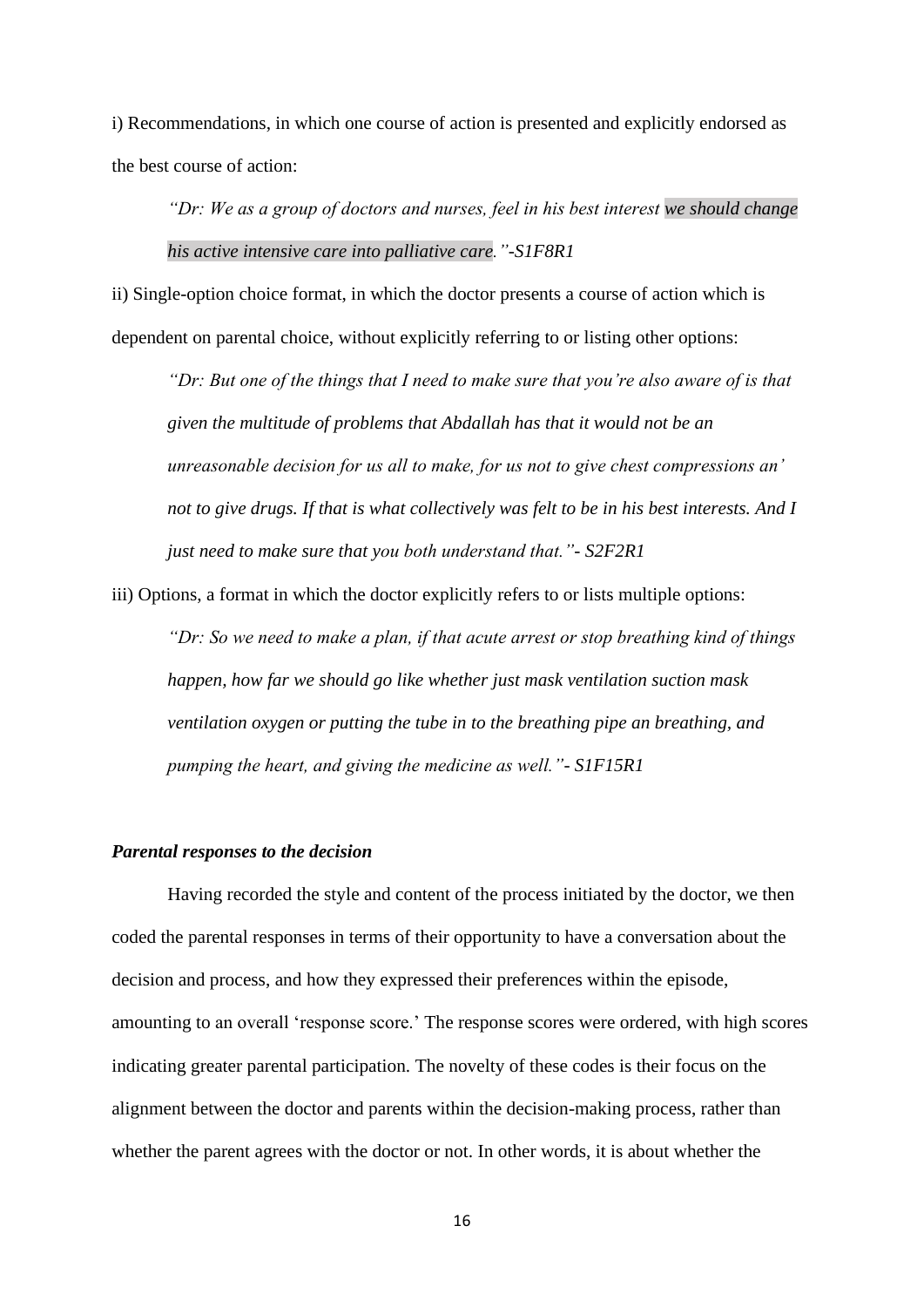parents are given the interactional space to ask questions or assert a preference which might be different to that of the doctors (or despite such differences), without having to resist the doctor's actions.

There were two codes for parental responses: 'opportunities for questions prior to making a decision' and 'expression of preference.' The first of these codes captured the extent to which parents were given opportunities to ask questions. A score of 3 indicates that the parents were either invited by the doctor to ask a question (S2F7R1), or the parents freely volunteered a question (S2F6R3):

*"Dr: We're probably coming to the end of what we have to say to you. Is there anything you want to ask or maybe take a moment, or do you just want time to think about what we've said." – S2F7R1*

*"M: When you told me about his liver, what does that mean for him if things then turn around, what will that mean for him?" – S2F6R3*

Occasions when questions were neither invited nor volunteered, or when a parent's question could be construed as challenging (Koshik, 2003), a score of 2 was given:

*"Dr: The team night team felt we should not put the tube back again. I work with you, he's our child, we to make informed decision.*

*M: Why did they say that." – S1F1R2*

The lowest score of 1 was given when the parents asked explicitly challenging questions:

*"M: Yeah but can't he still have the machine on while I'm holding him." – S2F9R1* Again, these categories lie on a continuum of response types rather than being discrete, bounded categories. At times this meant that it was not always easy to categorise a parent's response. For example, in the following extract, the extent to which the parent's questions may be considered challenging is ambiguous: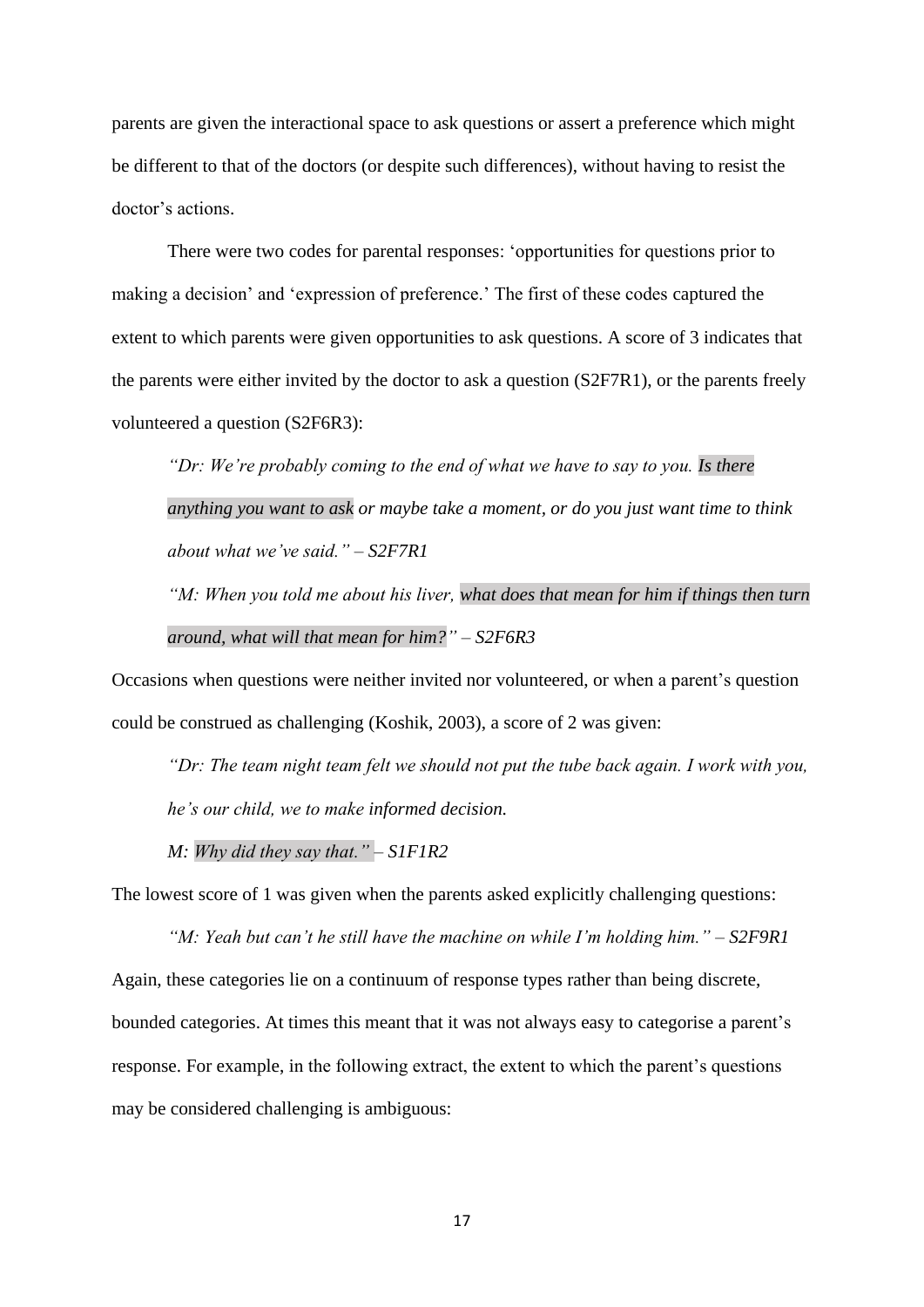*D: We will treat any problems with the airway including putting the tube back in if there is an issue with the tube and maximise ventilation…and if [there ] F: [Have you] checked*

## *recently if it's in the right place." – S2F19R1*

When coding was considered truly ambiguous for this category, a middle score of 2 was given.

The second response code: 'expression of preference', captured whether parents asserted their preference freely, reflecting the extent of interactional trouble, or the alignment between parents and doctors. Occasions when parents asserted their preference freely with minimal resistance, when the parent agreed or concurred with the doctor's proposal to defer the decision, or when the parent requested a deferral, were scored 3:

Preferences asserted with minimal resistance:

*"F: Well I'm unchanged as to our last decision, which was an escalation from the previous decision…the current thinking is that if Aran requires intubation, that we are fine to do that…" S1F15R1*

Agreement with deferral:

*"Dr: And I don't think there's any immediate need for you to make that clear for us to make that decision.*

*M: Okay." S2F1R1*

Parent defers decision:

*"M: Can I have a think about what I want to do?" S2F9R1* 

Occasions when the parent responded minimally, for instance by nodding or only briefly acknowledging, could be heard as passive acceptance or implicit resistance (Heritage & Sefi, 1992; Stivers, 2005), and were scored 2:

Tacit/ passive acceptance/implicit resistance (including nodding):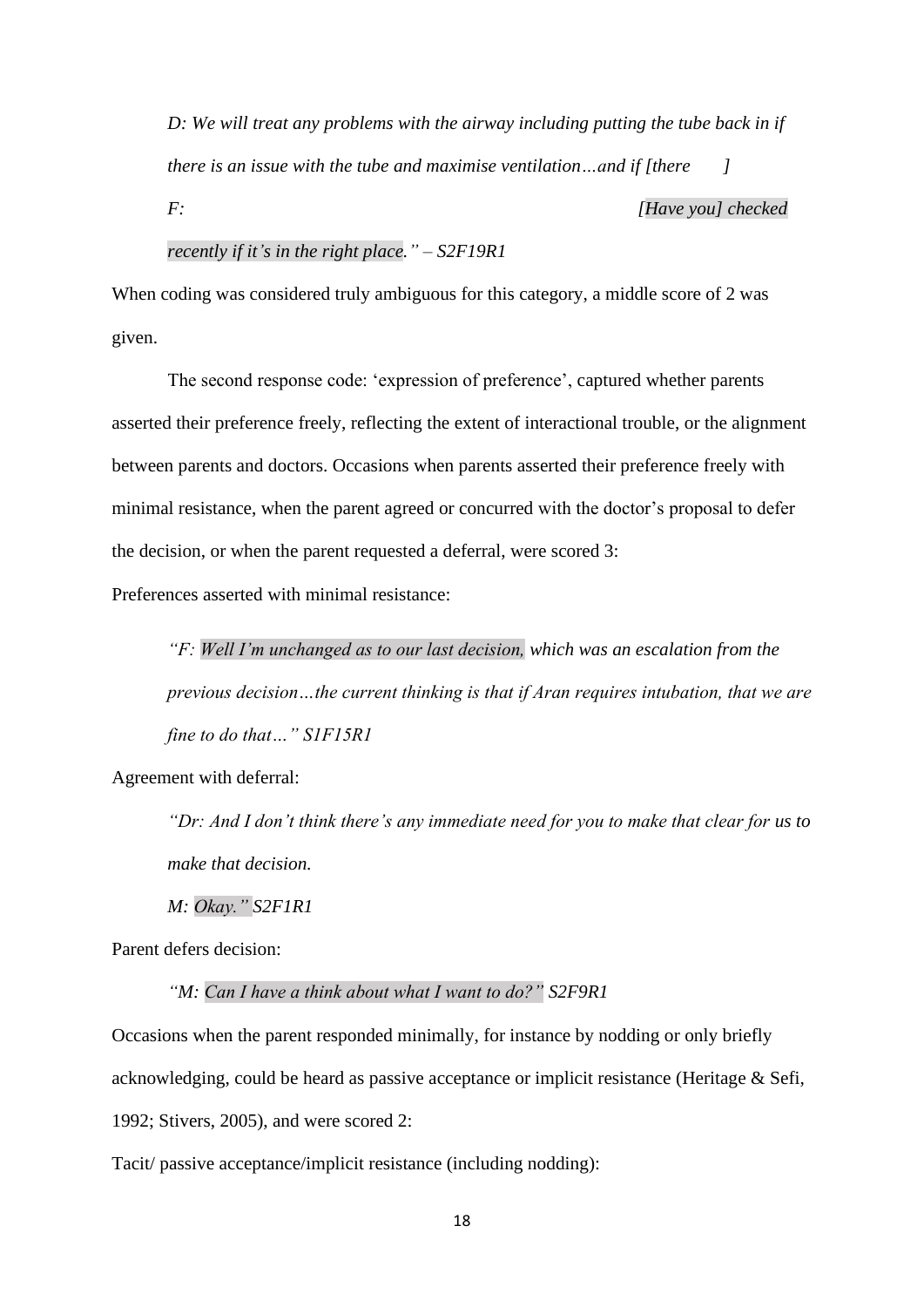*"D2: Personally I'd feel much more comfortable if we could agree that we wouldn't do that. We treat anything that's reversible but not– …not do… treatment that wasn't benefiting him.*

*M: ((Gentle nod))" – S2F17R2*

Non-concurrence with doctor's deferral were also scored a 2:

*"Dr1: …And you need to have a really good think about what the right thing for your baby is and obviously we'll do what we can to help…*

*F: …Well we need to go through with it now…" – S2F20R1*

Explicit resistance, including where parent deferrals were used to resist a doctor's recommendation, was scored 1:

*"M: Do I have an option there?"- S1F1R3*

*"M: You're telling me to kill my baby basically." – S1F24R2*

Ambiguous cases were again scored a 2.

In this section we have shown that systematic ambiguities can arise in these conversations which have consequences for coding what is said by doctors and parents. Such ambiguities made it difficult to code interaction as straightforwardly as in other coding schemes outlined above. In this section we have illustrated how we developed a coding frame enabling us to incorporate such ambiguities.

## **Validation**

Because there can be multiple decision points during a particular interaction, a first step required the coders to agree on which segments of the conversation counted as a decision point, for coding purposes. Two independent CA experts (CS and KC) then coded the 27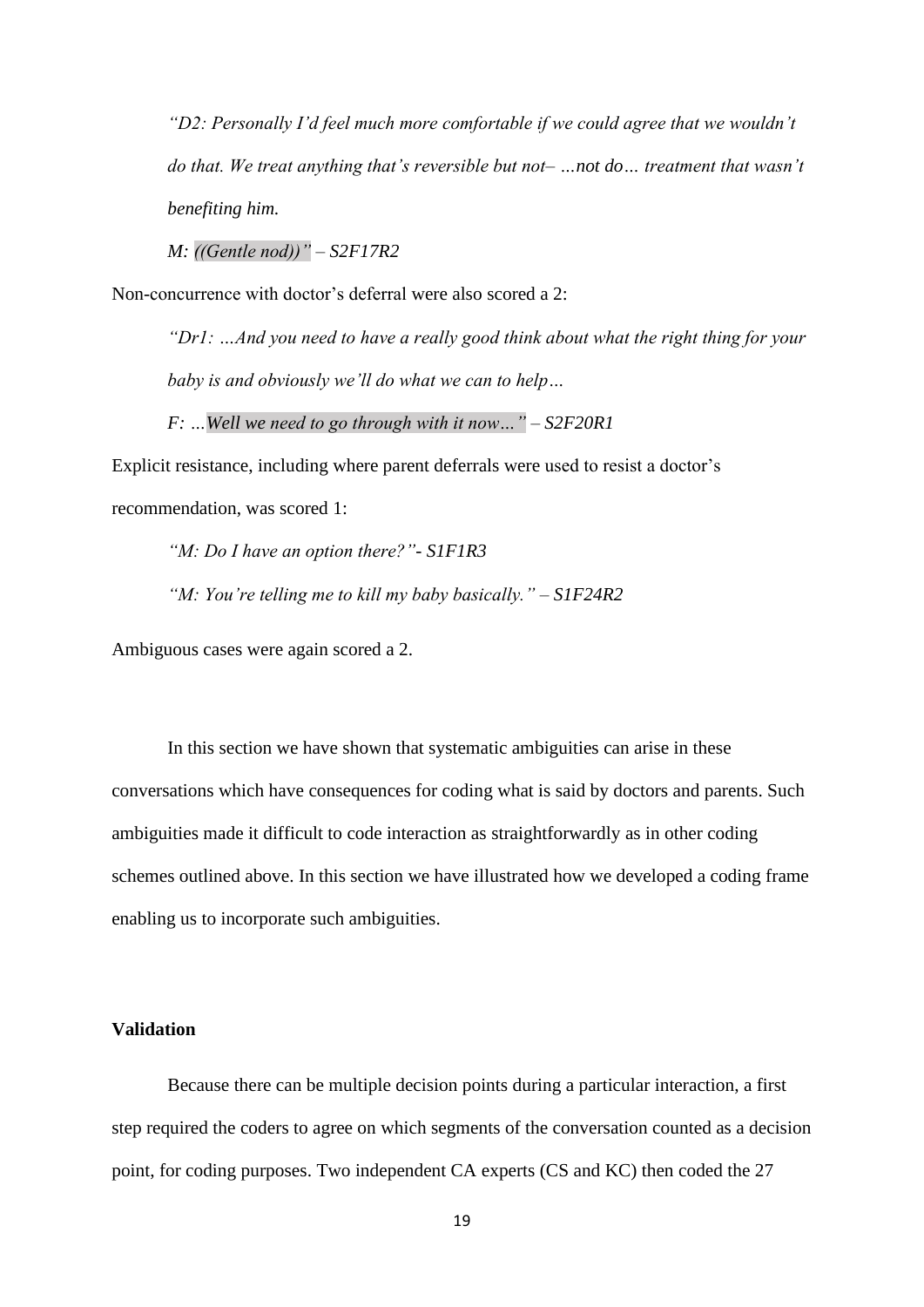conversations. Data were entered into separate excel spreadsheets for each coder and then added to an SPSS database. Cohen's Kappa was used to measure the inter-reliability of coders on a total of 12 codes. These 12 codes are represented in Table 1.

Internal reliability was then assessed by comparing the significant relationships between variables for each coder. The Kruskal Wallis Test and pairwise tests were used to identify any significant relationships between the decision formats used, and the parents' response scores. Pearson's Chi Square was used to identify any significant relationships between categorical variables.

A total of 45 decision points across 27 conversations were coded. In 9 conversations there was one principal decision point. In the remaining 18 there were between 1 and 5 further decision points across the conversations, with most conversations having 1-2 decision points in total (interquartile range 1-2).

#### *Inter-rater Reliability*

The two coders categorised all identified decision sequences across the corpus, and agreement was interpreted using the categorisation of McHugh (2012) to avoid the ambiguity of the broad groups originally proposed as 'substantial' agreement (Cohen 1960) for scores ranging from 0.60 to 0.79 or 'almost perfect' for greater values. Individual coder responses are shown in the figure. Kappa values for decision format and parental questions were 0.80 (95% CI 0.65-0.95), and for 'who raised the decision' Kappa was 0.81 (95% CI 0.56 to 1.00) denoting 'strong agreement', whereas 'expression of preference' (*k*=0.70, 95% CI 0.52-0.87) and 'total response score' (*k*=0.62, 95% CI 0.46-0.78) showed 'moderate agreement'. These features were identified by our qualitative process (Shaw et al., 2016) and considered to be important indicators of parental involvement in the decision-making process. In addition, moderate agreement was shown for 'partnership' (*k*=0.71, 95% CI 0.48-0.94), 'best interest'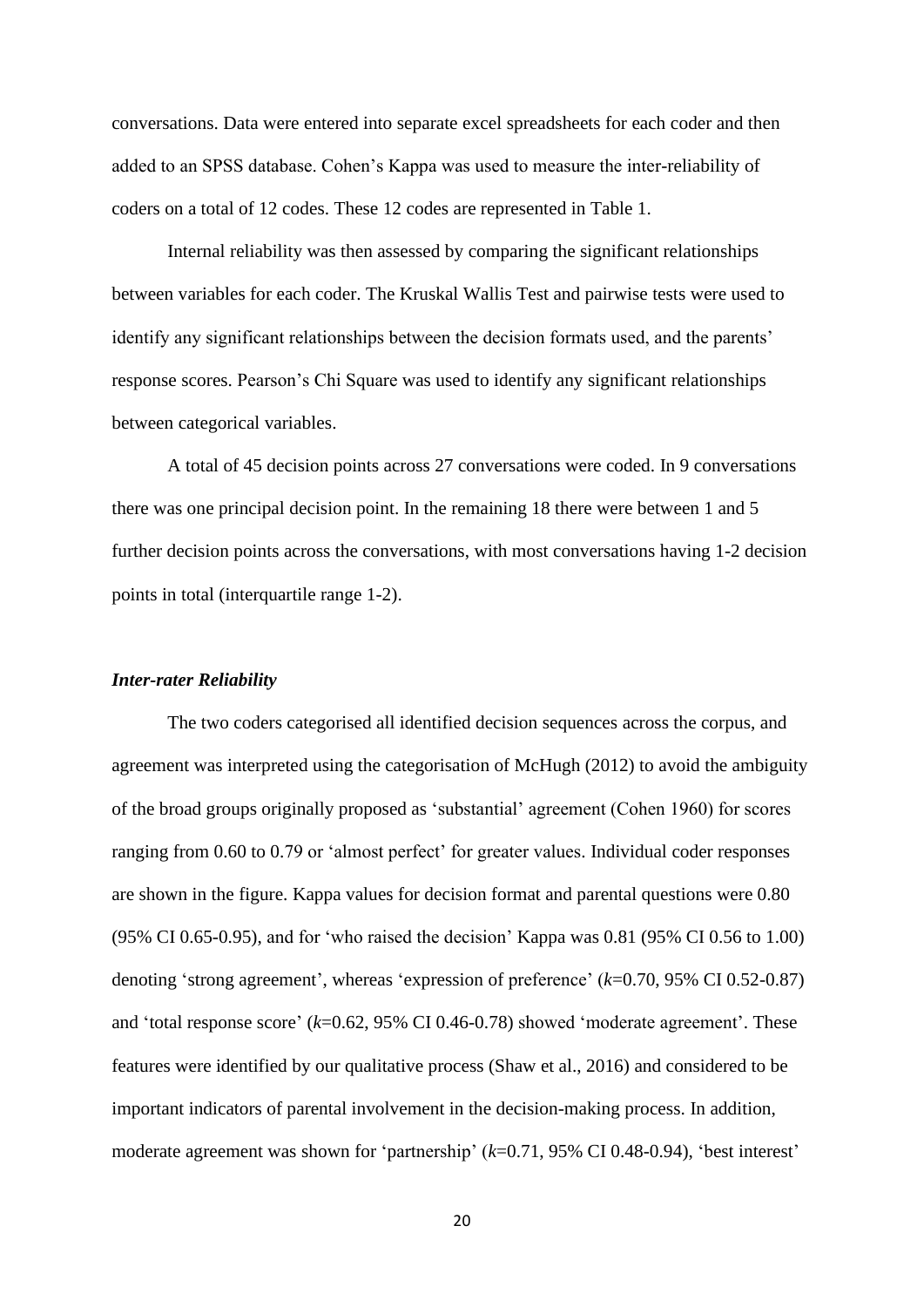(including whether best interest was mentioned or not) (*k*=0.71, 95% CI 0.48-0.94), 'when decision made' (*k*=0.76, 95% CI 0. 0.55-0.96), and 'decision type' *(k*=0.69, 95% CI 0.45- 0.93). In contrast the weakest agreement was shown for 'when invited' (*k*=0.52, 95% C1 0.34 to 0.71), 'mention of disability' ( $k=0.46$ , 95% CI 0.12 to 0.81), and 'mention of death' ( $k=$ 0.24, 95% CI -0.07 to 0.54). This level of agreement is instructive, despite the low kappa values, as it further indicates areas where parents may have had difficulty in following the conversation due to the allusive and indirect language frequently employed.

## *Internal Validity*

There was statistically significant agreement between the results of both coders when assessed using our *a priori* outcome groups, providing internal validity for the relationship between variables. As reported elsewhere (Marlow et al., 2020), response scores varied significantly (preference:  $p=0.005$ ; total response score:  $p=0.002$ ) and with borderline significance (questions: *p*=0.053) according to the decision format used when Coder A's and Coder B's scores were combined. Similar results are also found when comparing Coder A's and Coder B's results separately (figure). Pairwise comparisons indicate that, after Bonferroni correction, total response scores are higher for single-option choice (conditional) formats (Coder A *p=*0.003; Coder B *p=*0.002) and options (Coder A *p=*0.062; Coder B *p=*0.061) compared to recommendations.

**Figure: Parental scores for 'expression of preference' (1-3) and 'questions' (1-3) in relation to 'decision format' for each coder. Key: rec: recommendation; cond: conditional single choice "option"; option: option listing; b: observer b (KC - naïve to study), other scores by observer a (CS).**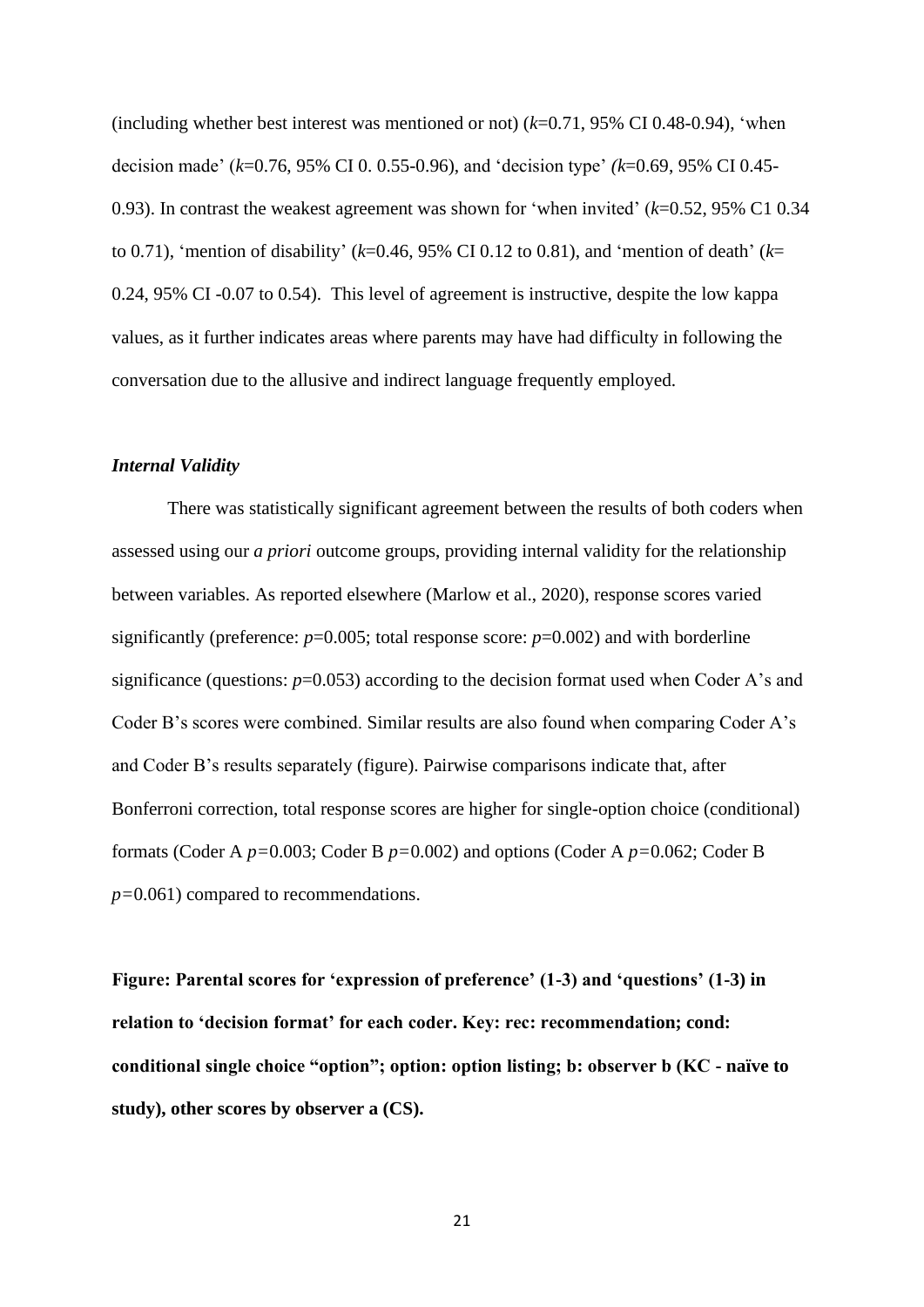

The associations between best interest and decision format as well as partnership and decision format, for Coder B and Coder A's combined scores (Marlow et al., 2020) have likewise been found for Coder A and Coder B separately (see Appendix 1). For both coders, when phrases about the baby's 'best interests' were used with certainty, they tended to accompany recommendations, whereas when they were used to suggest a framework for guiding the decision, they tended to accompany single-option choice formats or options (for both coders: two-tailed Fishers exact  $p<0.01$ ). A significant association was also found between decision format and partnership score, for both coders (two-tailed Fishers exact *p<*0.01), as found previously for Coder A and Coder B's combined scores (Marlow et al., 2020). Recommendations tended to be presented as a medical team decision whereas singleoption choice formats and options tended to be presented with either an explicit reference to a joint decision, or with no *explicit* reference to either.

Comparable associations were also found between the three decision formats, and whether doctors or parents had initiated the decision point. When parents initiated the decision point, doctors usually either refer to or list possible options (see Appendix 2). Doctor initiations, in contrast, tend to be followed by the 'recommendation' or 'single-option choice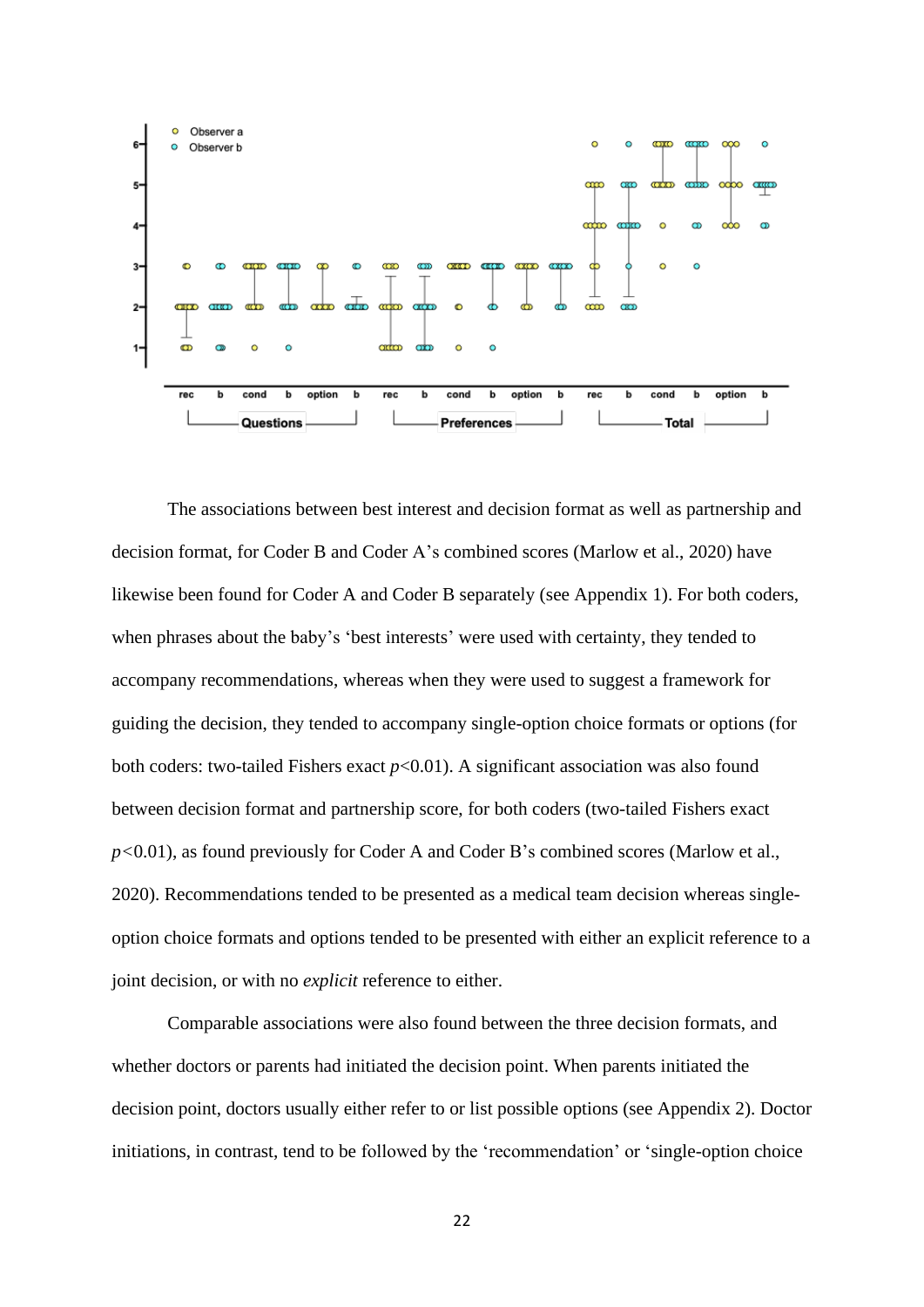(conditional)' format. The association was significant for Coder A and Coder B (two-tailed Fishers exact  $p<0.05$ ).

## **Discussion**

We have reported the development and validation of a novel coding framework for conversations between doctors and parents about decision-making around limiting life supporting treatment in neonatal intensive care. Its novelty derives from the development of a system to quantify the interaction based on conclusions derived from conversation analysis. It identified robust measures of aspects of the interaction that have good inter-rater reliability and consistency, together with several codes which have less agreement, which nonetheless are instructional in that these are markers of the complex and allusional language used in conversations by professionals to refer to challenging issues such as death or impairment. Utilising such a system provides a rapid and robust method of summarising the interaction that can be used in training and in future studies. Furthermore, this outcome measure is internal to the conversation and thus not influenced by other aspects of the baby's care or final outcome, being derived from transcripts of real-time conversations. In this, it shares common features with other CA informed coding frameworks (Chappell et al., 2018; Heritage et al., 2007; Robinson et al., 2016; Stivers et al., 2018).

Our coding framework was designed to reduce, as far as possible, the drawbacks involved in interpreting language for coding purposes, by using grammatical and binary categories, and analysing talk within its sequential context. Thus, our framework is more robust than one relying entirely on interpretation and inference. However, in a context in which doctors frequently used circumlocutions and indirectness, coding decisions could not be made so easily or directly on the basis of simple grammatical and other linguistic features. The challenge was therefore to develop a coding framework that was sensitive to the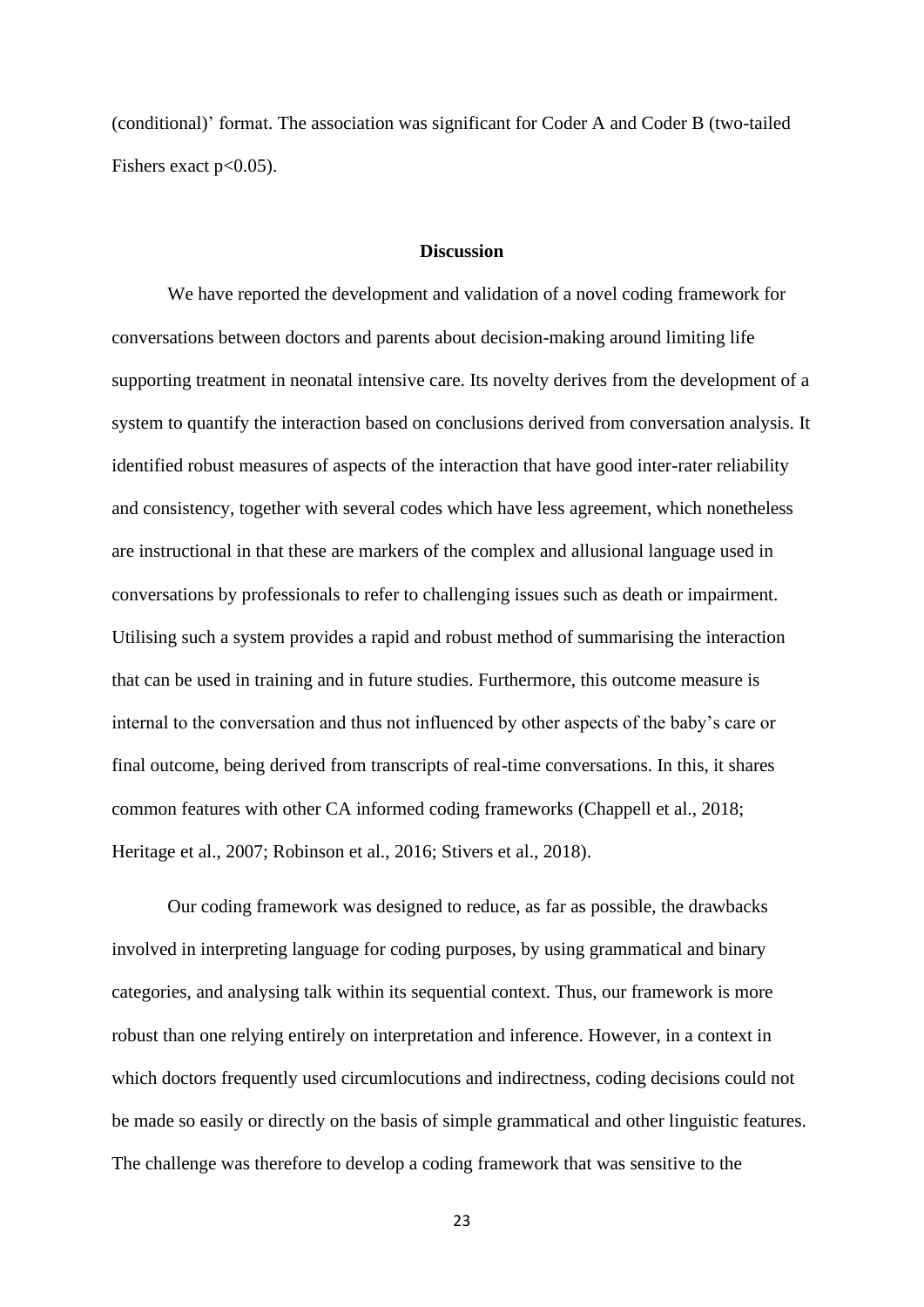ambiguities of doctors' talk, that still required interpretive decisions to be made by coders. Using this approach, our coding categories reduce as far as possible the interpretive aspect of coding. The indirectness, ambiguity and nuance of doctors' talk, characteristic of this context, has rendered this difficult at times, and yet the coding framework has, to a great extent, mitigated this challenge. This is supported by our moderate to strong inter-rater agreement for codes, and the consistency demonstrated by both coders, one of which was new to the project and not involved in the CA study previously.

The strengths of our study alluded to above have to be set against the relatively small sample size from which we have derived our conclusions. The use of the coding frame will facilitate the evaluations of conversations going forward. The weak agreement found for some codes identifies areas in which doctors will require guidance to be more direct in their speech in their training.

This study reflects the iterative and mixed method approach we have taken to our study of communication of end-of-life decision making in neonatal care. We commenced with qualitative analysis of real time conversations between doctors and parents, quantified the patterns of talk that we observed in the initiation and formulation of the issues, and their consequences for parental response and participation. These findings help to identify strategies that doctors can use to approach this area of conversation, and the ability to code conversations rapidly allows us to build our dataset more efficiently. We now intend to use CA to explore issues in greater depth, using our coding framework to characterise important aspects of the talk, alongside refining our use of CA in training opportunities for established consultants and neonatal doctors in training.

### **Acknowledgments**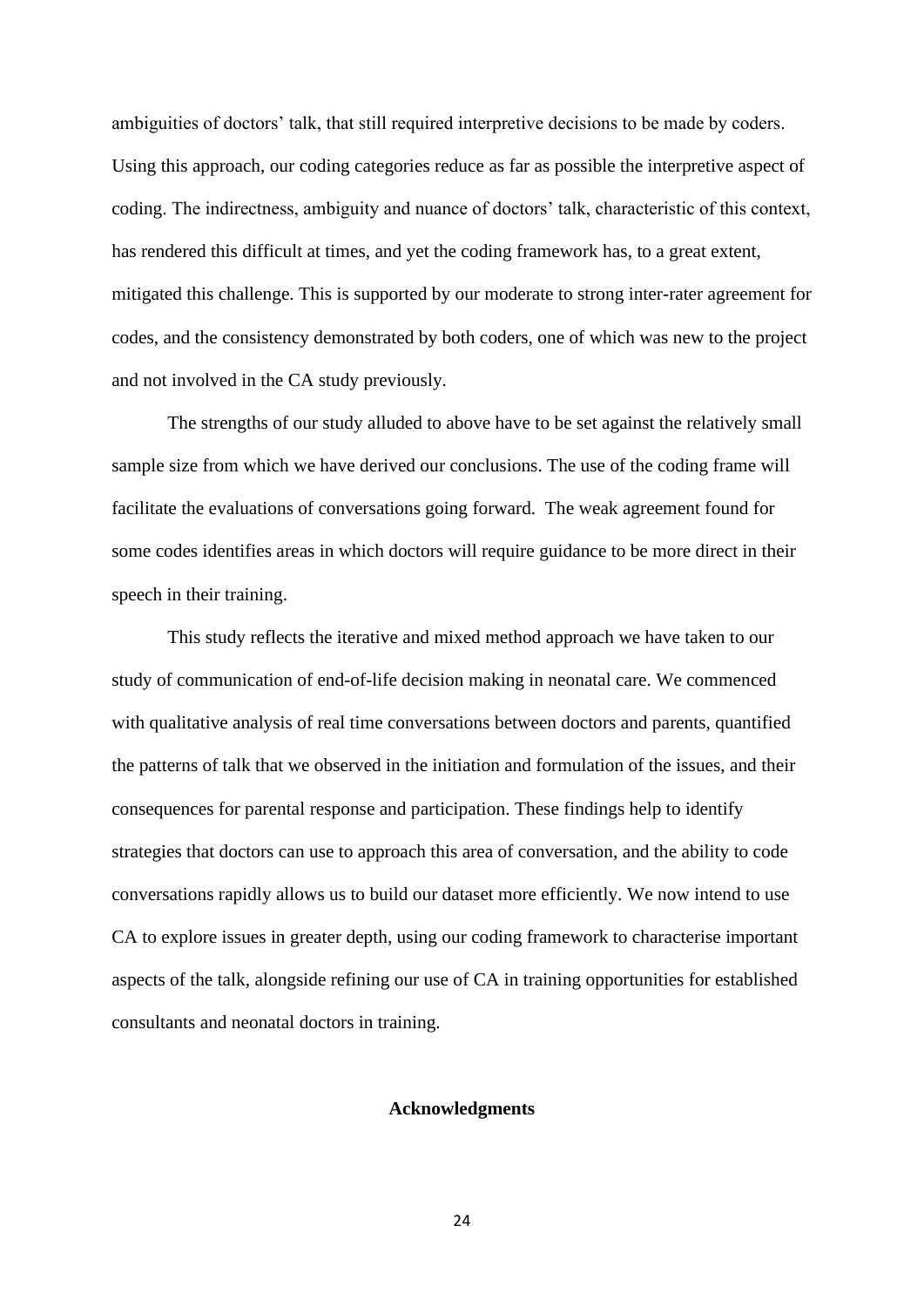We acknowledge gratefully the contribution of the parents and neonatologists who allowed us to record and use their personal conversations. We are also grateful for the support and advice of our parent advisory group who reviewed the protocol and parent-facing materials, advised on our approach and the potential for incorporating the findings into training courses, and commented on the findings. The group comprised parents who had similar experiences during intensive care and four representatives of interested charities, namely Bliss, Sands, Together for Short Lives, and Child Bereavement UK. The group met on five occasions during this study.

## **Declaration of interests**

None declared.

#### **Funding**

The study was funded by a Programme Development Grant from the National Institute for Health Research and a project grant from Sands. The study was sponsored by University College London. NM receives part funding from the Department of Health's NIHR Biomedical Research Centre's funding scheme at UCLH/UCL. The funding bodies played no part in the conception, design, analysis or preparation of research outputs.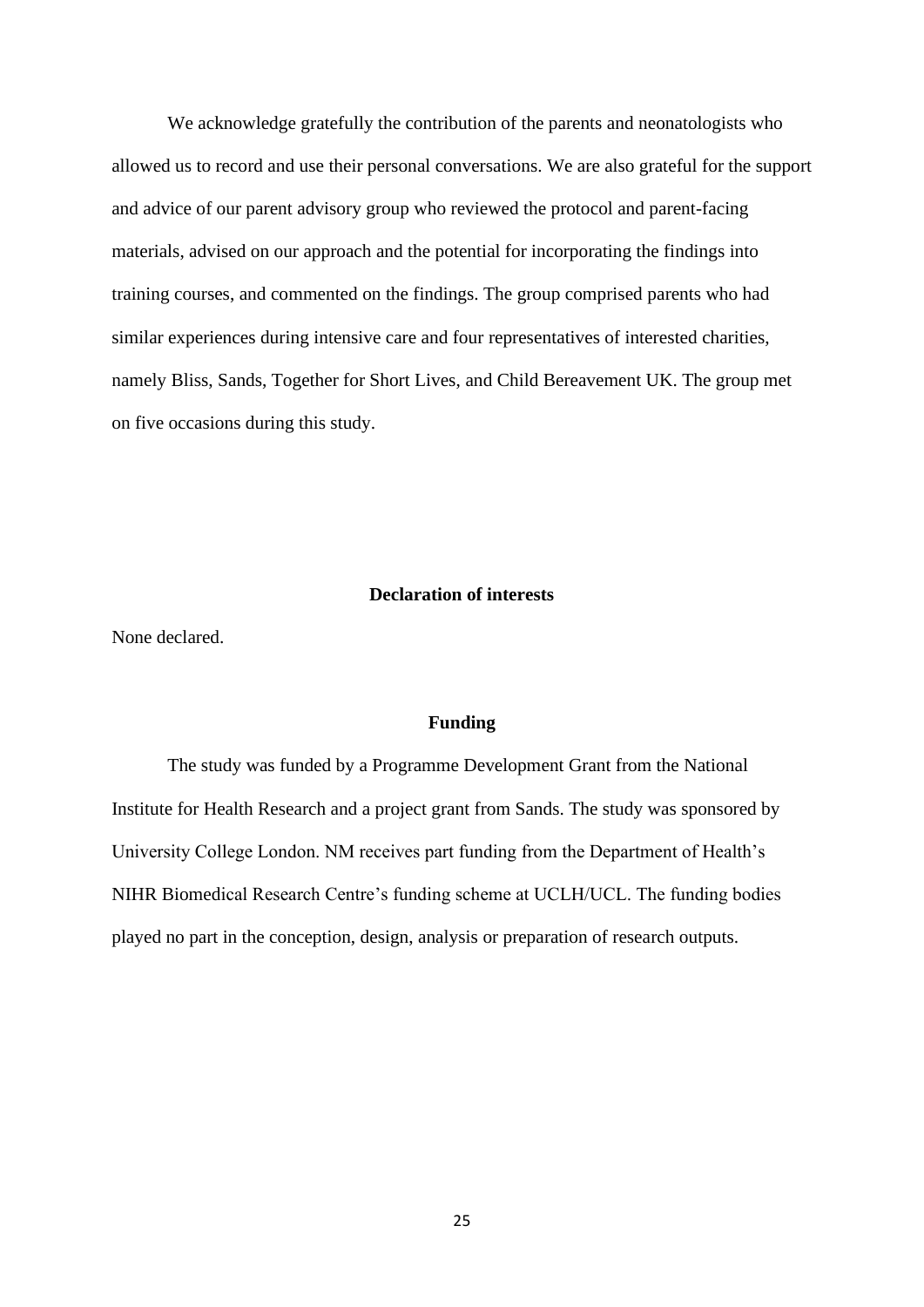#### **References**

- Alsubaie1, S., Grant, D., Donyai1, P. (2021) The utility of conversation analysis versus Roter's Interaction Analysis System for studying communication in pharmacy settings: A scoping review. *International Journal of Pharmacy Practice, 30 (1),* 17-27 <https://doi.org/10.1093/ijpp/riab068>
- Boss, R. D., Donohue, P. K., Larson, S. M., Arnold, R. M., & Roter, D. L. (2016). Family conferences in the neonatal ICU: Observation of communication dynamics and contributions. *Pediatric Critical Care Medicine, 17*(3), 223-230. https://doi.org/10.1097/Pcc.0000000000000617
- Chappell, P., Toerien, M., Jackson, C., & Reuber, M. (2018). Following the patient's orders? Recommending vs. offering choice in neurology outpatient consultations. *Social Science and Medicine, 205*, 8-16. https://doi.org/10.1016/j.socscimed.2018.03.036
- Cohen, J. (1960). A coefficient of agreement for nominal scales. *Educational and Psychological Measurement, 20*(1), 37-46. https://doi.org/Doi 10.1177/001316446002000104
- Ekberg, S., Danby, S., Rendle-Short, J., Herbert, A., Bradford, N., & Yates, P. (2019) Discussing death: Making end of life implicit or explicit in paediatric palliative care consultations. *Patient Education and Counseling, 102*(2), 198-206. https://doi.org/10.1016/j.pec.2018.08.014
- Gulbrandsen, P. (2020). Shared decision making: Improving doctor-patient communication. *The British Medical Journal, 368*, m97. https://doi.org/10.1136/bmj.m97
- Han, P. K. J., Gutheil, C., Hutchinson, R. N., & LaChance, J. A. (2021) Cause or effect? The role of prognostic uncertainty in the fear of cancer recurrence. *Frontiers in Psychology, 11*, article 626038. https://doi.org/10.3389/fpsyg.2020.626038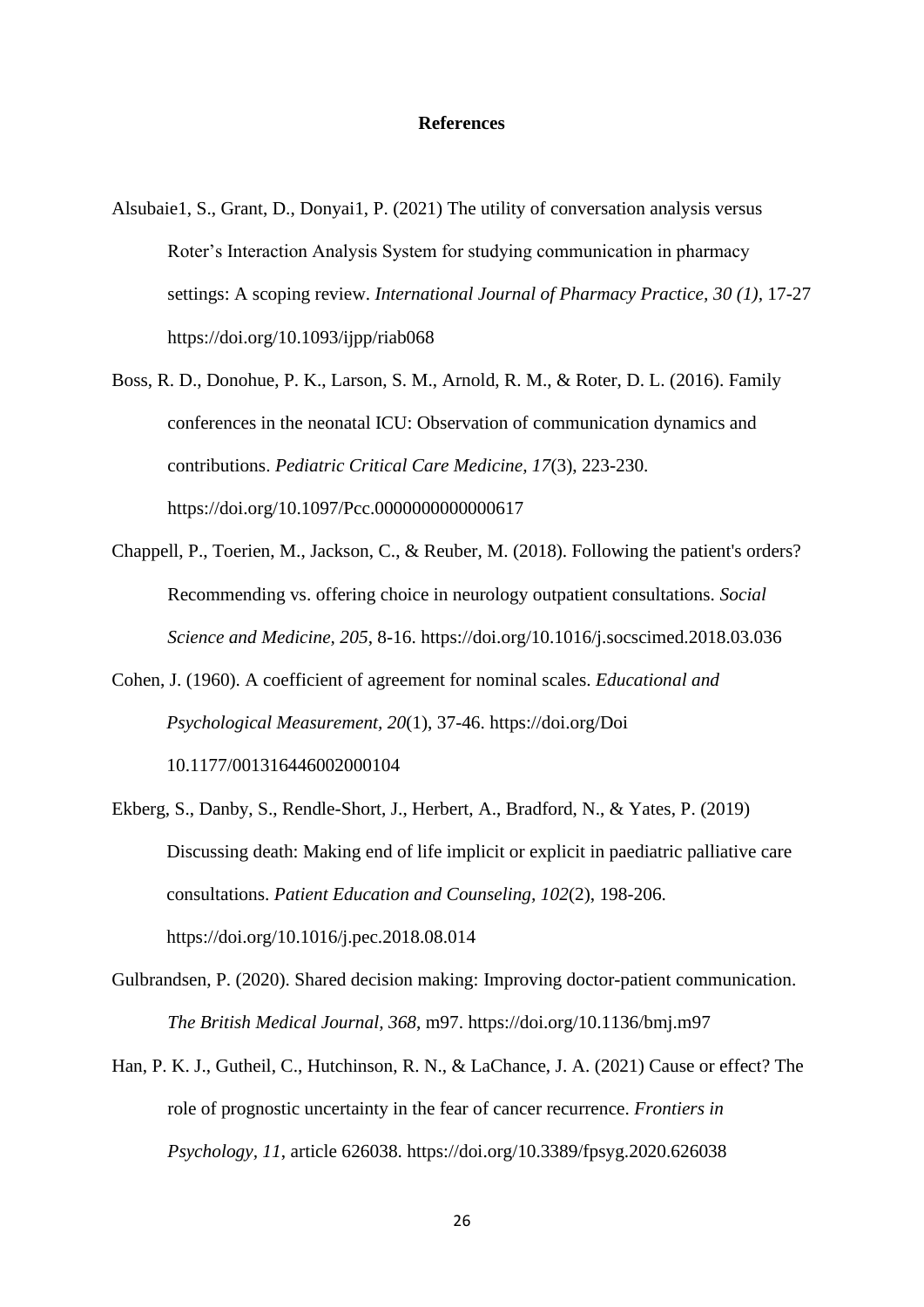- Heritage, J., Robinson, J. D., Elliott, M. N., Beckett, M., & Wilkes, M. (2007). Reducing patients' unmet concerns in primary care: The difference one word can make. *Journal of General Internal Medicine, 22*(10), 1429-1433. https://doi.org/10.1007/s11606- 007-0279-0
- Heritage, J., & Sefi, S. (1992). Dilemmas of advice: Aspects of the delivery and reception of advice in interactions between health visitors and first time mothers. In P. Drew & J. Heritage. (Eds.), *Talk at work* (pp. 359-419). Cambridge University Press.
- Koshik, I. (2003). Wh-questions used as challenges. *Discourse Studies, 5*(1), 51-77. https://doi.org/10.1177/1461445603005001839
- Larcher, V., Craig, F., Bhogal, K., Wilkinson, D., & Brierley, J., on behalf of the Royal College of Paediatrics and Child Health (2015). Making decisions to limit treatment in life-limiting and life-threatening conditions in children: A framework for practice. *Archives of Disease and Child Health, 100*(S2), s3-s23. https://doi.org/10.1136/archdischild-2014-306666
- Marlow, N., Shaw, C., Connabeer, K., Aladangady, N., Gallagher, K., & Drew, P. (2020). End-of-life decisions in neonatal care: A conversation analytical study. *Archives of Disease in Childhood - Fetal and Neonatal Edition,* fetalneonatal-2020-319544. *106,*184-188. https://doi.org/10.1136/archdischild-2020-319544
- McHugh, M. L. (2012). Interrater reliability: The kappa statistic. *Biochemia Medica, 22*(3), 276-282. https://www.ncbi.nlm.nih.gov/pubmed/23092060
- National Institute for Health Research (NIHR) (2021) Parents are meaningfully involved in decisions on the care of their critically ill baby when they are given options not recommendations. https://doi.org/10.3310/alert\_45227 (Accessed 10<sup>th</sup> October 2021)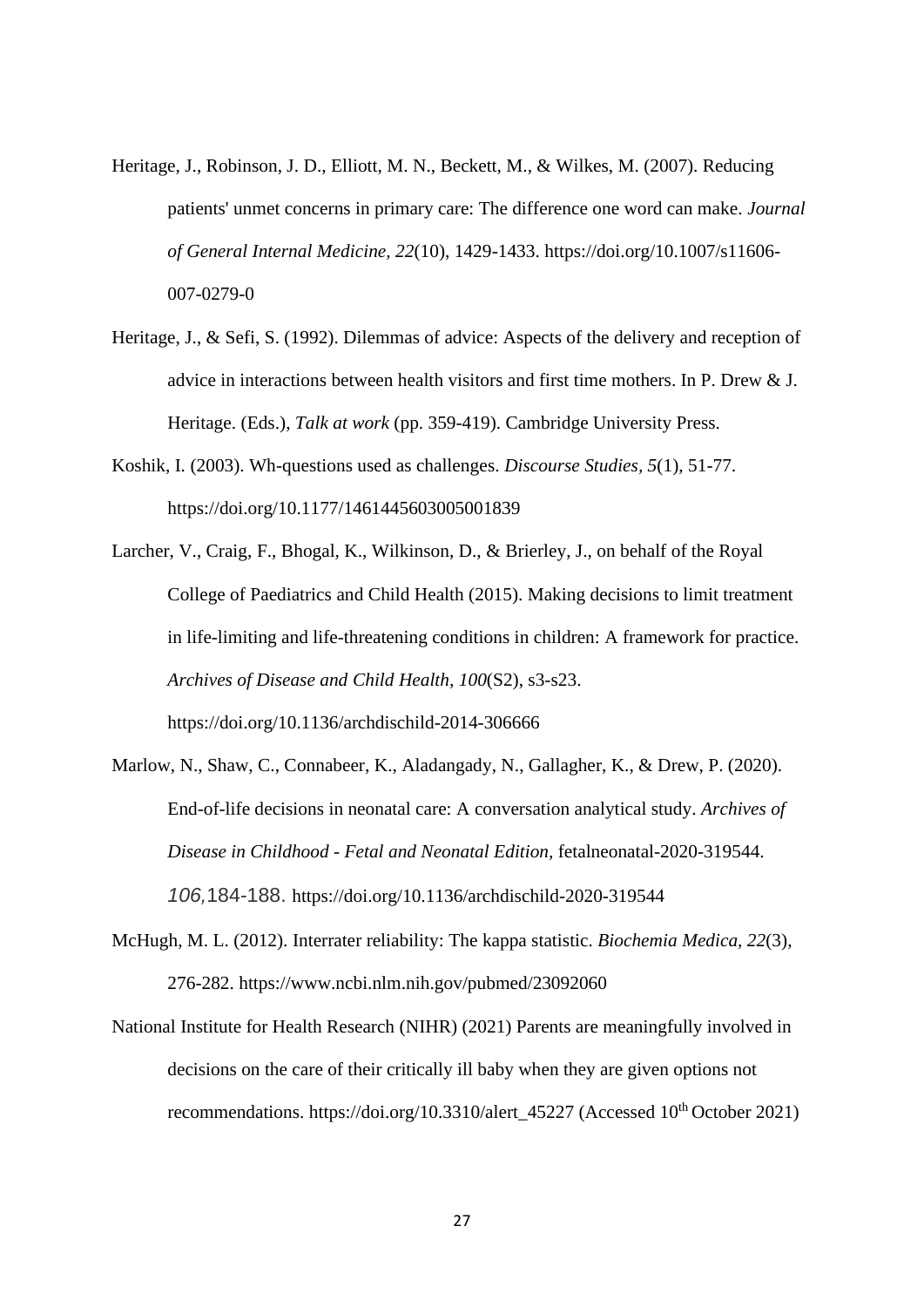- Reuber, M., Toerien, M., Shaw, R., & Duncan, R. (2015). Delivering patient choice in clinical practice: A conversation analytic study of communication practices used in neurology clinics to involve patients in decision-making. *Health Services and Delivery Research Volume, 3*(7). https://doi.org/10.3310/hsdr03070
- Robinson, J. D., Tate, A., & Heritage, J. (2016). Agenda-setting revisited: When and how do primary-care physicians solicit patients' additional concerns? *Patient Education and Counselling, 99*(5), 718-723. https://doi.org/10.1016/j.pec.2015.12.009
- Roter, D., & Larson, S. (2002). The Roter Interaction Analysis System (RIAS): Utility and flexibility for analysis of medical interactions. *Patient Education and Counselling, 46*(4), 243-251. https://doi.org/https://doi.org/10.1016/S0738-3991(02)00012-5
- Royal College of Paediatrics and Child Health (RCPCH) (2004) Withholding or withdrawing life sustaining treatment in children: A framework for practice (2nd ed). RCPCH.
- Shaw, C., Connabeer, K., Drew, P., Gallagher, K., Aladangady, N., & Marlow, N. (2020). Initiating end-of-life decisions with parents of infants receiving neonatal intensive care. *Patient Education and Counseling, 103*(7)*, 1351-1357.* https://doi.org/10.1016/j.pec.2020.02.013
- Shaw, C., Stokoe, E., Gallagher, K., Aladangady, N., & Marlow, N. (2016). Parental involvement in neonatal critical care decision-making. *Sociology of Health & Illness, 38*(8), 1217-1242. https://doi.org/10.1111/1467-9566.12455
- Stivers, T. (2005). Parent resistance to physicians' treatment recommendations: One resource for initiating a negotiation of the treatment decision. *Health Communication, 18*(1), 41-74. https://doi.org/10.1207/s15327027hc1801\_3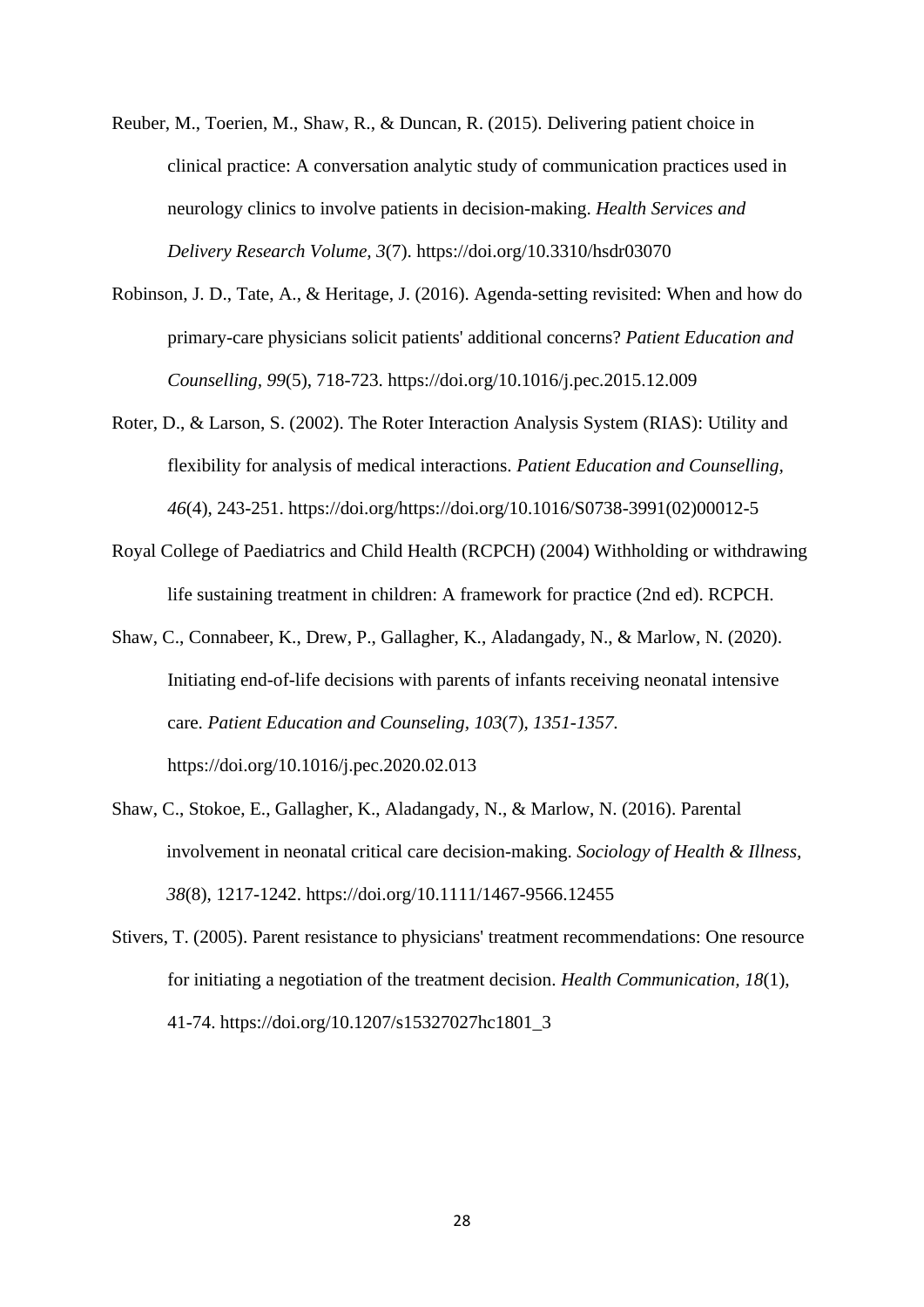Stivers, T. (2015). Coding social interaction: A heretical approach in conversation analysis? *Research on Language and Social Interaction, 48*(1), 1-19. https://doi.org/10.1080/08351813.2015.993837

Stivers, T., Heritage, J., Barnes, R. K., McCabe, R., Thompson, L., & Toerien, M. (2018). Treatment recommendations as actions. *Health Communication, 33*(11), 1335-1344. https://doi.org/10.1080/10410236.2017.1350913

## Table 1: Coding Framework

| Initiating the first decision point |    |                                    |                                                          |  |  |
|-------------------------------------|----|------------------------------------|----------------------------------------------------------|--|--|
| Code                                |    | <b>Response category</b>           | <b>Notes</b>                                             |  |  |
| Person initiating the               | А. | The medical team                   |                                                          |  |  |
| decision                            | В. | The parents                        | e.g. 'so what next' or similar question/asserting a      |  |  |
|                                     |    |                                    | preference or raising implicit or explicit decision      |  |  |
| Disability mentioned                | Α. | Explicit reference                 | Including mention of 'long-term outcome', description    |  |  |
| during (or just prior to)           |    |                                    | of specific anticipated problems                         |  |  |
| the first decision-making           | В. | Implicit reference/ an allusion to |                                                          |  |  |
| sequence by the doctor              |    | disability                         |                                                          |  |  |
|                                     | C. | No reference to disability         |                                                          |  |  |
|                                     |    |                                    |                                                          |  |  |
| Baby's death raised during          | Α. | Explicitly                         | when explicit mentions concern the baby directly,        |  |  |
| (or just prior to) the first        |    |                                    | including euphemisms                                     |  |  |
| decision-making sequence            | В. | Implicitly                         | indirect references to death and those not directly      |  |  |
| by the doctor                       |    |                                    | concerning the baby                                      |  |  |
|                                     | C. | Not raised                         |                                                          |  |  |
| First mention of                    | А. | Explicit orientation to joint      |                                                          |  |  |
| partnership in the                  |    | decision/joint plan                |                                                          |  |  |
| conversation                        | В. | Medical team decision              |                                                          |  |  |
|                                     | C. | No explicit reference to either    |                                                          |  |  |
| Explicit use of the baby's          | Α. | Phrase used                        | Including other phrases invoking moral obligation, e.g.  |  |  |
| best interests as a reason          | В. | Phrase not used                    | 'only increase suffering', 'the right/best thing for the |  |  |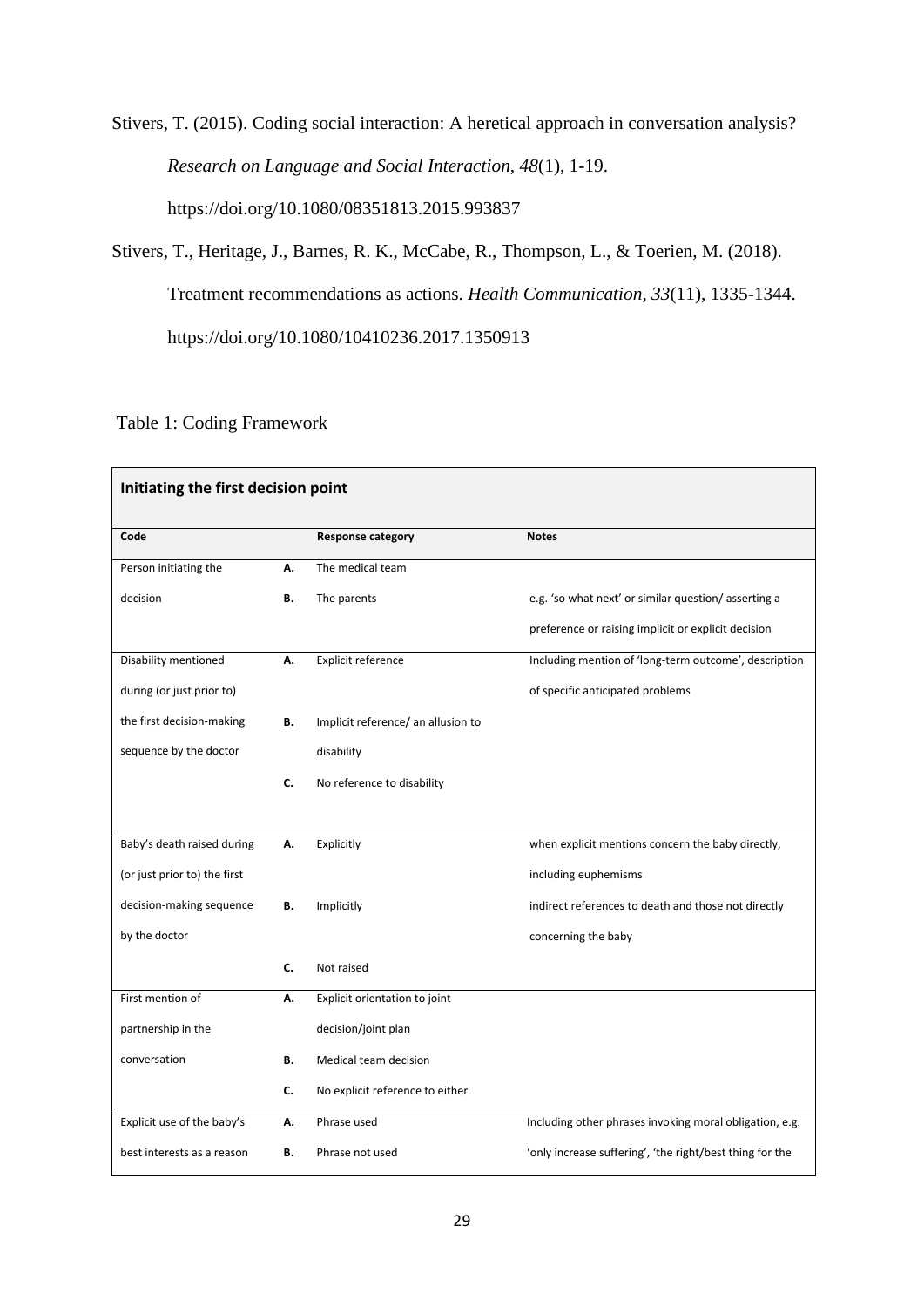| to limit life-sustaining     |    |                                       | baby', 'the kindest thing', mentioned prior to the      |
|------------------------------|----|---------------------------------------|---------------------------------------------------------|
| treatment decisions?         |    |                                       | parents' initial response following the decision format |
| How 'baby's best             | Α. | Presented as a certainty              |                                                         |
| interests' (or similar term) | В. | Used to provide a framework for       |                                                         |
| are used in the              |    | making a decision and/or not          |                                                         |
| conversation in regard to    |    | explicitly presented as a certainty   |                                                         |
| limiting life-sustaining     | c. | Unsure how to score (not clearly      |                                                         |
| treatment decisions          |    | either category)                      |                                                         |
|                              |    |                                       |                                                         |
| <b>Decision Type</b>         | Α. | Withdrawing life-sustaining treatment |                                                         |
|                              | В. | Withholding life-sustaining treatment |                                                         |
|                              | c. | Do not resuscitate (DNR Order)        |                                                         |
| When is the decision         | Α. | Decision deferred by doctor           |                                                         |
| actually made                | В. | Decision deferred by parents          |                                                         |
|                              | C. | Decision made in conversation         |                                                         |
|                              |    |                                       |                                                         |

## **Overview of decision-making process**

| Code                       |           | <b>Response category</b>                | <b>Notes</b>                                            |
|----------------------------|-----------|-----------------------------------------|---------------------------------------------------------|
| Invitation to make a       | Α.        | Decision deferred by doctor at          |                                                         |
| decision                   |           | decision point                          |                                                         |
|                            | <b>B.</b> | Parent invited to make decision at      |                                                         |
|                            |           | that moment                             |                                                         |
|                            | C.        | A decision is raised but the parents    |                                                         |
|                            |           | are not clearly being invited to decide |                                                         |
|                            |           | at that moment                          |                                                         |
| Decision initiation format | Α.        | Recommendation                          | one course of action presented and explicitly endorsed  |
|                            |           |                                         | as the best course of action                            |
|                            | В.        | 'Single-option choice' format           | Proposed course of action is dependent on parental      |
|                            |           |                                         | choice, without options being explicitly referred to or |
|                            |           |                                         | listed.                                                 |
|                            | C.        | Options are referred to and/or listed   | These are either neutral or guided options              |
|                            | D.        | N/A (subsequent deferral only)          | the decision is not summarised or reintroduced          |
|                            |           |                                         |                                                         |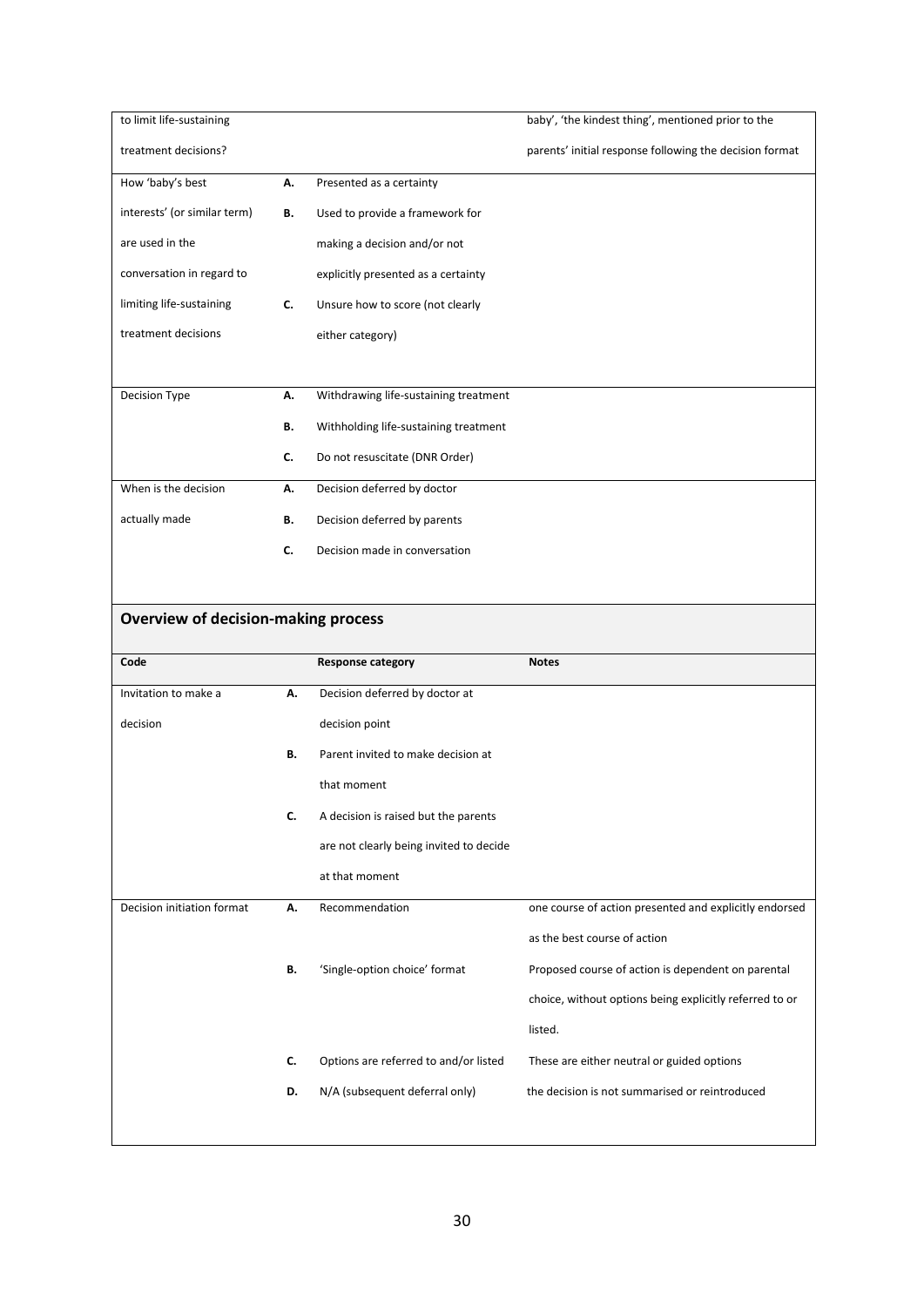| Parental responses to the decision |                |                                  |                                                           |  |
|------------------------------------|----------------|----------------------------------|-----------------------------------------------------------|--|
| Code                               | Score          | Response                         | <b>Notes</b>                                              |  |
| Opportunity for questions          | 3              | Questions invited by doctor or   |                                                           |  |
| prior to making decision           |                | volunteered by parents           |                                                           |  |
|                                    | $\mathbf{2}$   | Parental questions not clearly   | This can include companion questions, parent response has |  |
|                                    |                | invited nor volunteered OR       | precedence.                                               |  |
|                                    |                | parental questions challenge     |                                                           |  |
|                                    |                | doctor                           | If questions are both challenging and non-challenging,    |  |
|                                    | $\mathbf{1}$   | Questions as explicit challenges | lower score is given.                                     |  |
|                                    |                | (including negative              |                                                           |  |
|                                    |                | interrogatives)                  |                                                           |  |
| Expression of preference           | 3              | Preference asserted freely with  | As above                                                  |  |
|                                    |                | minimal resistance /             | Do not include emotional responses/                       |  |
|                                    |                | concurrence or agreement with    | reactions here                                            |  |
|                                    |                | decision to defer/ parent defers |                                                           |  |
|                                    |                | decision                         |                                                           |  |
|                                    | $\overline{2}$ | Tacit/ passive                   |                                                           |  |
|                                    |                | acceptance/implicit resistance   |                                                           |  |
|                                    |                | (including nodding) / non-       |                                                           |  |
|                                    |                | concurrence with doctor's        |                                                           |  |
|                                    |                | deferral                         | include negative formulations of the doctor's actions and |  |
|                                    | 1              | Explicit resistance              | deferrals mobilised to resist a doctor's recommendation   |  |
| <b>Total response score</b>        | $2-6$          |                                  |                                                           |  |